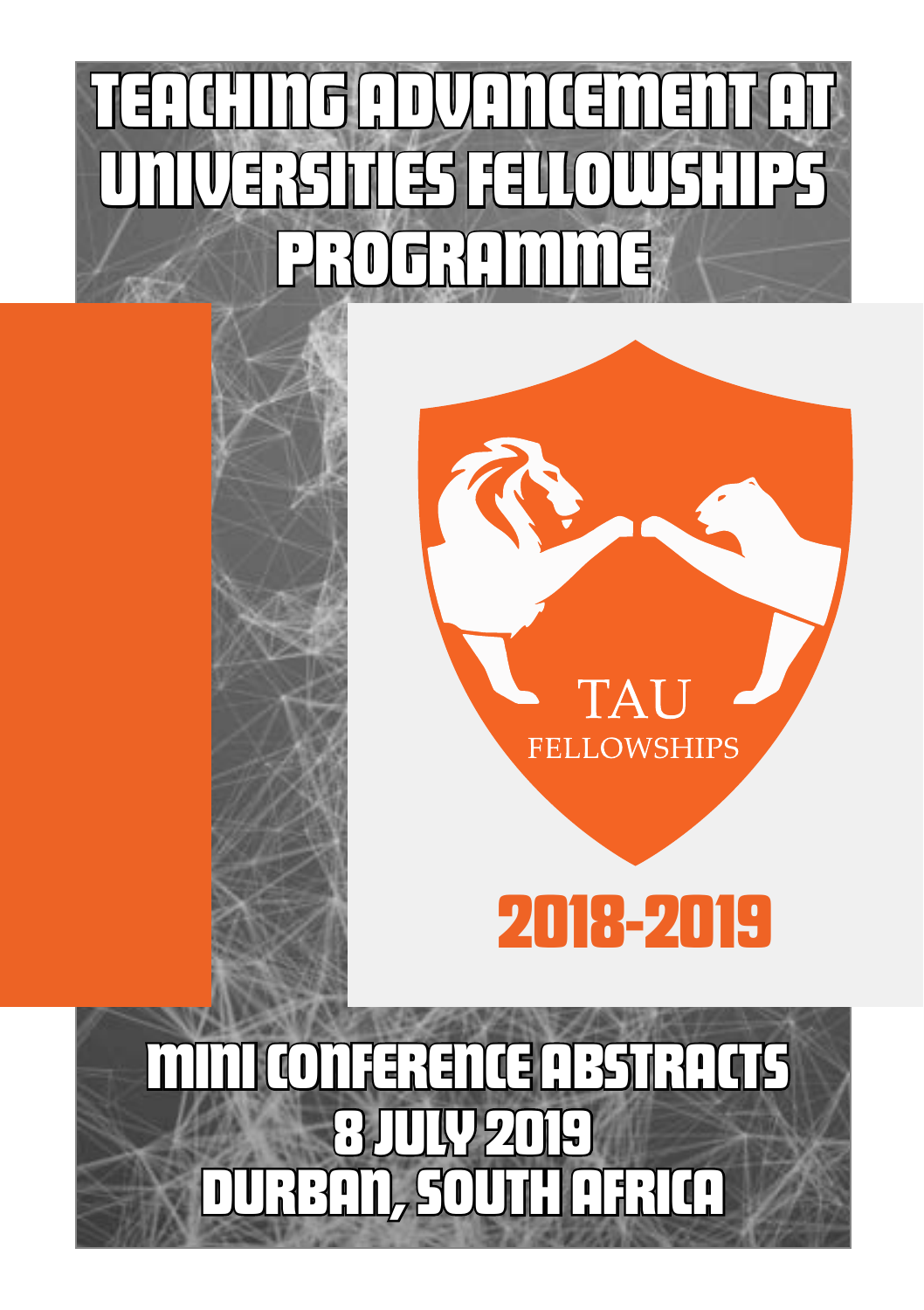#### **CONTENTS**

| Guest Speaker<br>EG Themes & Advisors<br>5<br>Participants<br>7<br>Programme<br>Abstracts |             | A Word of Welcome |
|-------------------------------------------------------------------------------------------|-------------|-------------------|
|                                                                                           | $\mathbf 2$ |                   |
|                                                                                           | 4           |                   |
|                                                                                           |             |                   |
|                                                                                           |             |                   |
|                                                                                           | $8 - 34$    |                   |

#### **CONFERENCE COMMITTEE**

Prof. Elizabeth de Kadt TAU Advisor

Ms. Hellen Ochuot TAU Administrator

Dr. Jacqueline Lück Nelson Mandela University

Ms. Vanessa Majiza Walter Sisulu University

Prof. Wai Sze (Grace) Leung University of Johannesburg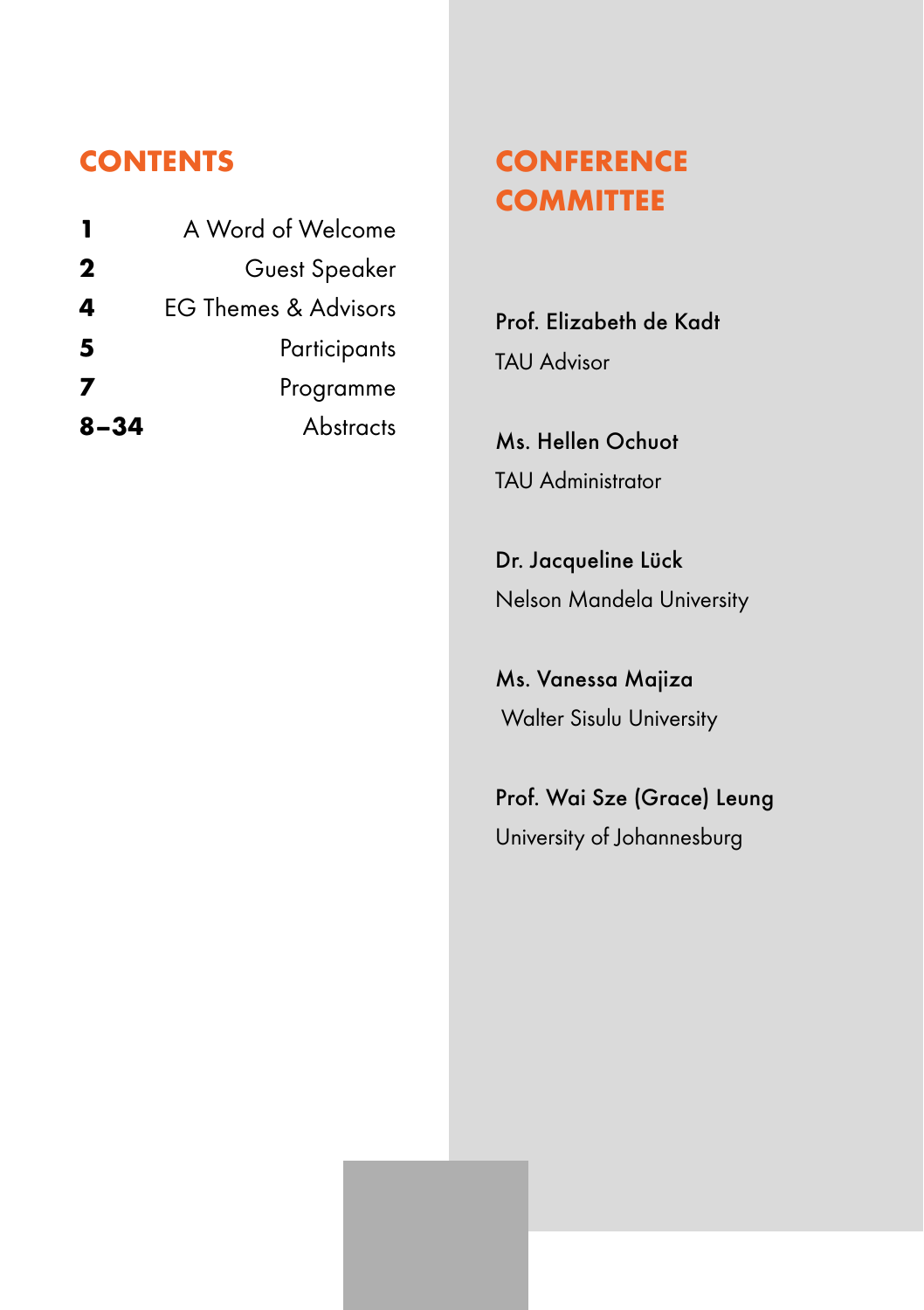<span id="page-2-0"></span>

#### **A WORD OF WELCOME**

Dear TAU colleagues.

I welcome you to the TAU conference of 2019, one of the culminating events of the TAU 2018-2019 programme. As we come to the end of 18 months of working and learning together, let us focus on spending this time sharing how you have applied what you have learnt on TAU to your university contexts. When this TAU programme began I

highlighted how, as part of TAU, we would be generating 50 projects aimed at improving teaching and learning across the South African higher education sector. This conference enables us to visualise the impact you have all made in your individual and collective contexts.

We hope your TAU journey strengthens your resolve and ability to work as change agents and address the challenges we face in improving learning and teaching in higher education in South Africa.

Let's listen and share the work we are doing.

Jeff Jawitz TAU Convenor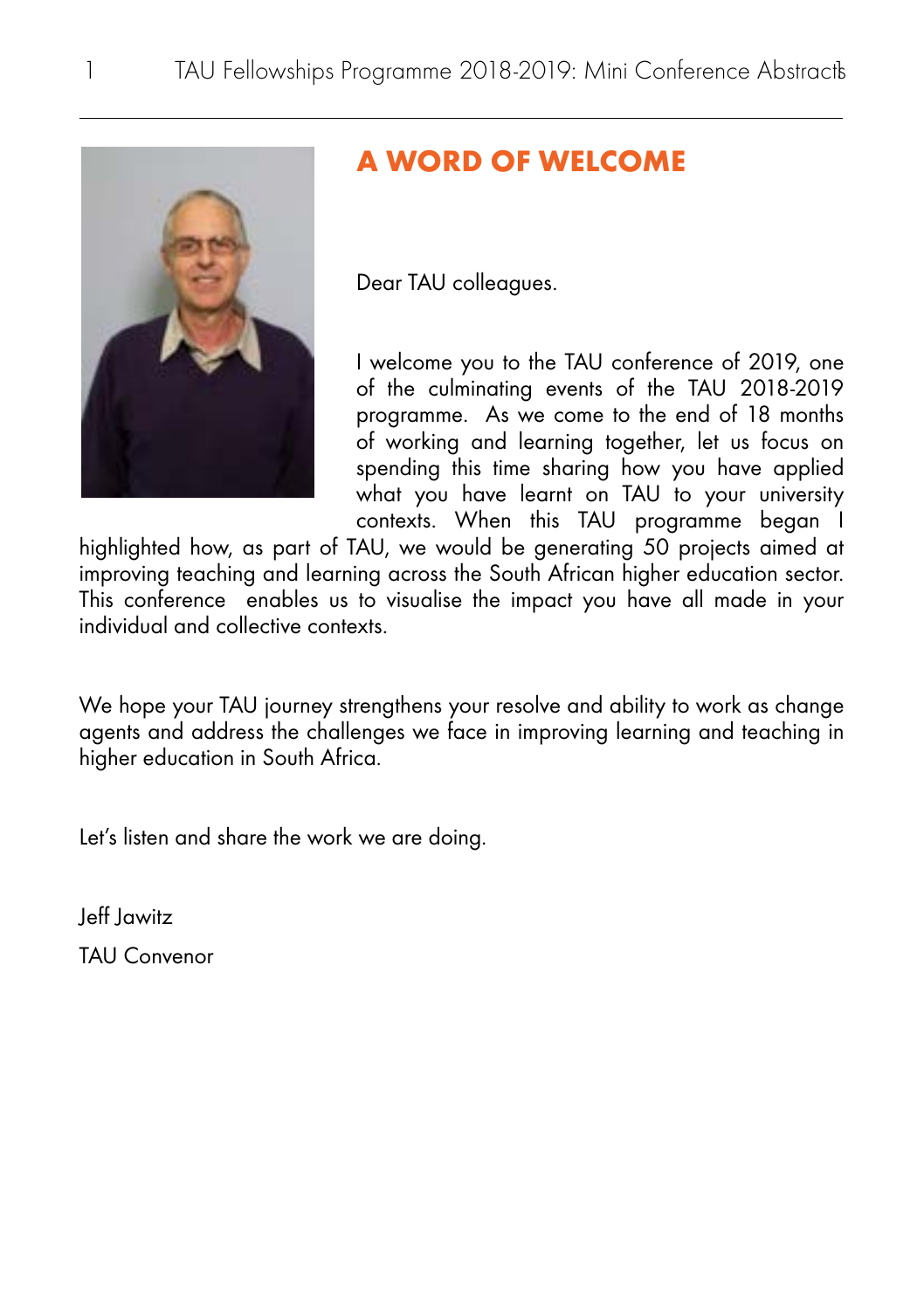<span id="page-3-0"></span>

#### **GUEST SPEAKER**

Rieta Ganas is an Educational Developer in the Centre for Learning Teaching and Development at the University of the Witwatersrand, Johannesburg. She is currently involved in professional development programmes, courses, workshops, mentoring and peer reviews to engage academics within Higher

Education. Her work aims to promote active and collaborative academic scholars through teaching, learning and research.

Rieta coordinates the PG Dip E (HE) in partnership with the School of Education and co-develops and co-facilitates the Curriculum Development and Learning Design course. She co-ordinates the Early Career Academic Development (ECAD) Programme: in partnership with the Research Office, focusing on the holistic development of the academic role within the Wits and Higher Education Context. Rieta is an executive member and Deputy Chair for HELTASA (Higher Education Learning and Teaching Association for Southern Africa. She is responsible for the convening of the 7 Special Interests Groups (SIGs) within HELTASA. She is also a steering committee member on NATHEP: New Academics Transition into Higher Education Project, a national initiative that engages with academic developers from 10 universities within South Africa to enhance or initiate Induction Programmes for new academic staff.

Rieta is a qualified educator with 17 years of teaching and school management experience. She managed the MBA programme at the Gordon Institute of Business Science (GIBS) before joining the Centre for Sustainability in Mining and Industry (CSMI) at Wits as the Centre and Educational Manager. Her undergraduate and post graduate disciplines include education psychology, communication, educational leadership and management; Higher Education and Academic Development. Her roles on various educational and social committees and structures have honed her leadership, management and engagement skills. Her current research interests are in academic staff development practices and practitioners as well as curriculum development in Higher Education.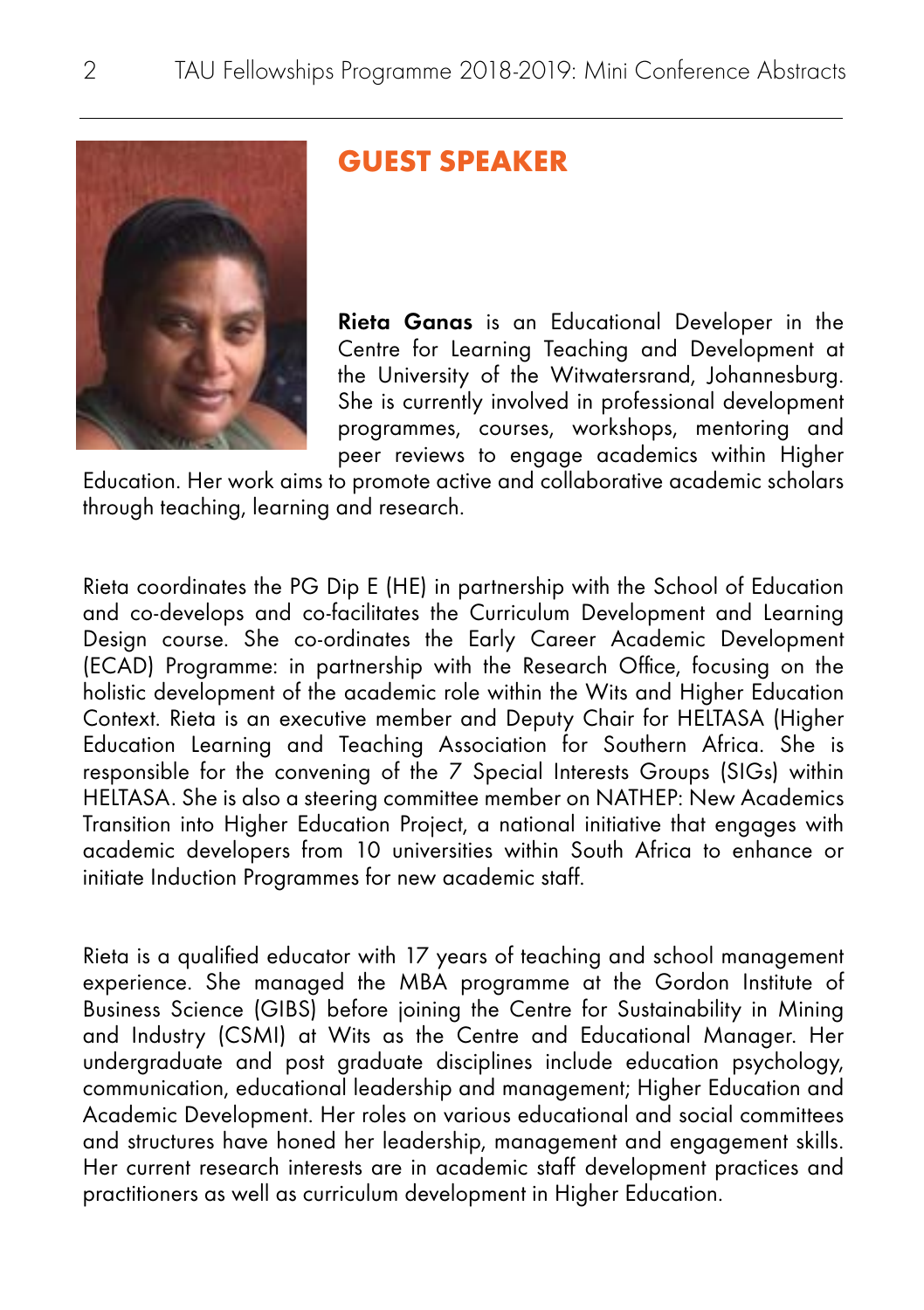# **TAU 2018–2019**

 $3$  TAU Fellowships  $P$  TAU  $F$   $\sim$   $201$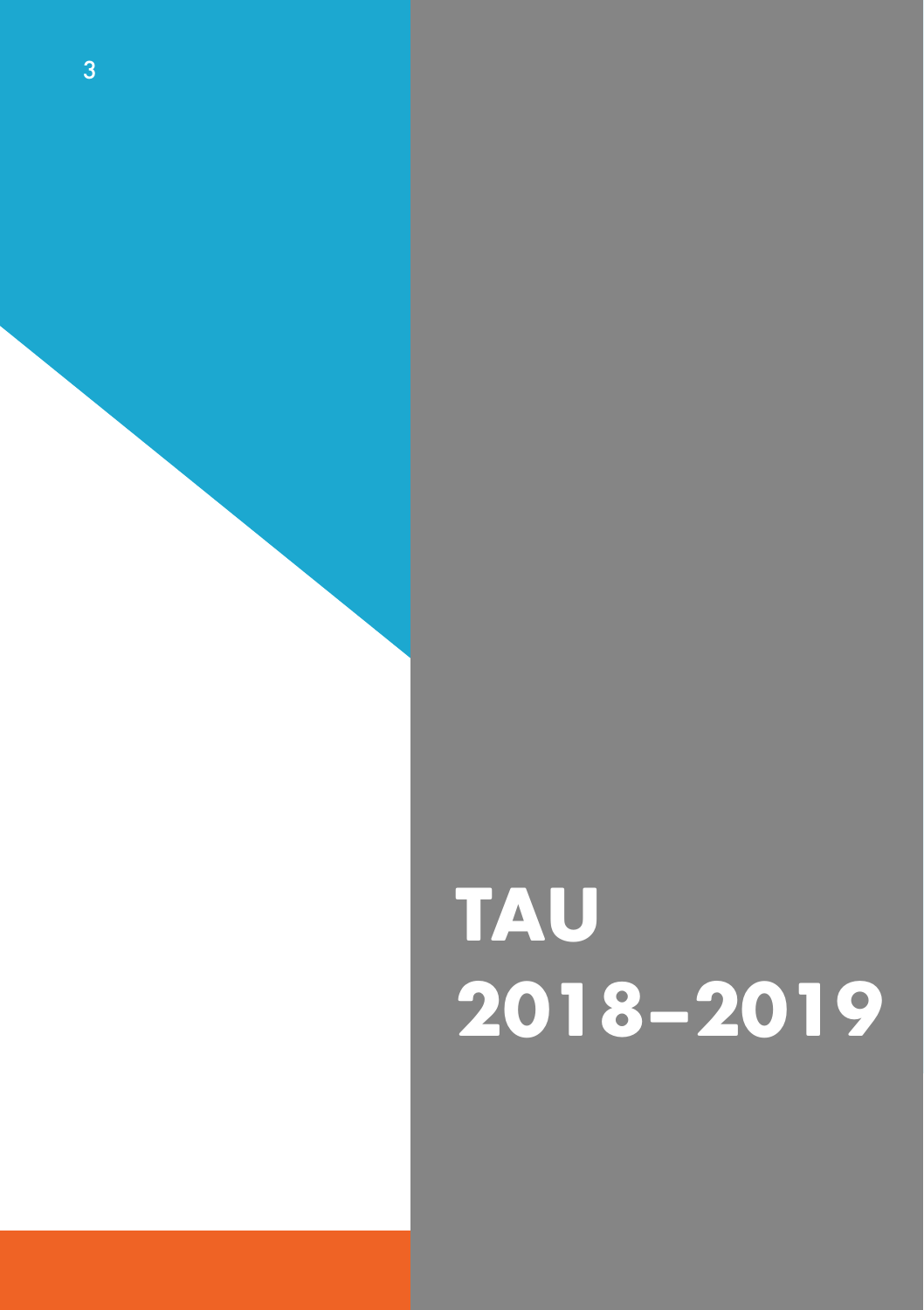#### <span id="page-5-0"></span>**ENQUIRY GROUP THEMES AND ADVISORS**

#### Group 1: Attributes of Academic as University Teachers

Dr. Rubby Dhunpath (University of KwaZulu-Natal)

Group 2: Creating Enabling Space for Professional Agency

Dr. Rejoice Nsibande (University of the Witwatersrand)

Group 3: Postgraduate Supervision Prof. Elizabeth de Kadt (University of Johannesburg)

Group 4: Decoloniality Ms. Vanessa Merckel (University of Johannesburg)

Groups 5 & 6: Using Technology in Higher Education Prof. Jeff Jawitz (University of Cape Town)

Group 7: Tentacular Teaching Prof. Vivienne Bozalek (University of the Western Cape)

Group 8: Teaching strategies to Support Authentic Learning Dr. Masebala Tjabane (Vaal University of Technology)

Group 9: Nurturing Student Capital Prof. Moragh Paxton (University of Cape Town)

Group 10: Millennial Learning Preferences Prof. Vanessa Burch (University of Cape Town)

Group 11: Student Access and Success Dr. Amanda Hlengwa (Rhodes University)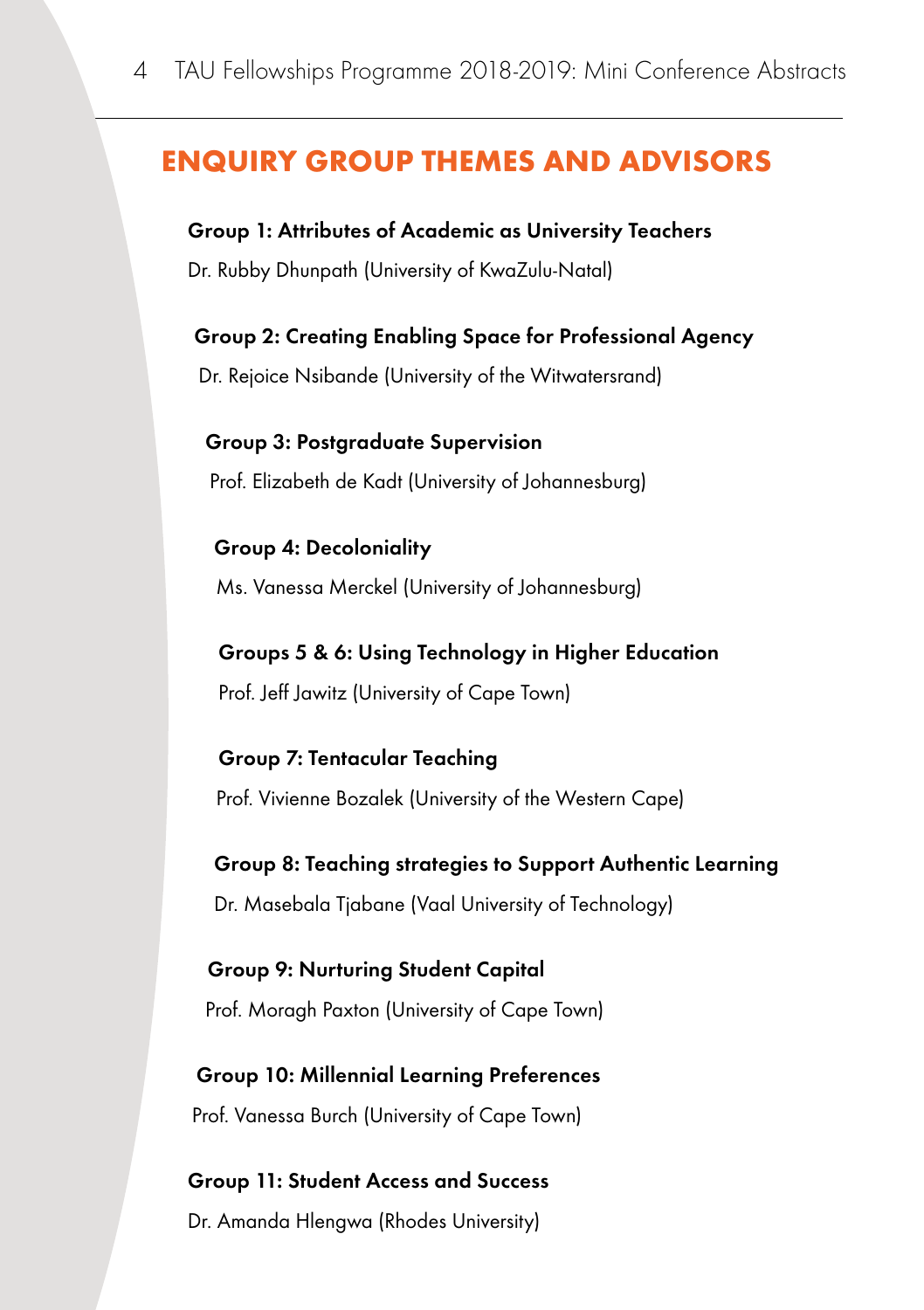#### <span id="page-6-0"></span>**PARTICIPANTS**

| #                | Participant                                       | EG                      | Presentation       | Page |
|------------------|---------------------------------------------------|-------------------------|--------------------|------|
| $\mathbf{1}$     | Mulemwa Akombelwa                                 | 10                      | Session 3, Track 3 | 9    |
| $\boldsymbol{2}$ | Fazila Ally<br>10                                 |                         | Session 3, Track 3 | 9    |
| 3                | <b>Bassey Antia</b><br>Session 3, Track 2<br>6    |                         | 10                 |      |
| 4                | Abdullah Bayat                                    | 7<br>Session 2, Track 1 |                    | 10   |
| 5                | Lynn Biggs                                        | 1<br>Session 1, Track 3 |                    | 11   |
| 6                | $\overline{\mathcal{A}}$<br><b>Francis Carter</b> |                         | Session 3, Track 4 | 11   |
| 7                | Kabelo Chuene                                     | 9<br>Session 2, Track 1 |                    | 12   |
| 8                | Karen Collett<br>7                                |                         | Session 1, Track 1 | 12   |
| 9                | Xena Cupido                                       | 7                       | Session 1, Track 1 | 13   |
| 10               | Lizette de Jager                                  | 6                       | Session 3, Track 2 | 13   |
| 11               | Hanlie Dippenaar                                  | 1                       | Session 2, Track 3 | 14   |
| 12               | Patrick Dzimiri                                   | 11                      | Session 2, Track 2 | 14   |
| 13               | Karen Ellery                                      | $\overline{2}$          | Session 1, Track 4 | 15   |
| 14               | Rentia Engelbrecht                                | 8                       | Session 4, Track 4 | 15   |
| 15               | 5<br>Neil Evans                                   |                         | Session 3, Track 2 | 16   |
| 16               | Hesta Friedrich-Nel<br>1                          |                         | Session 2, Track 3 | 16   |
| 17               | James Gambiza                                     |                         | Session 3, Track 1 | 17   |
| 18               | Berna Gerber                                      | 4                       | Session 3, Track 4 | 17   |
| 19               | Eleonora Goosen                                   | 9                       | Session 3, Track 1 | 18   |
| 20               | Deidre Joubert                                    | 1                       | Session 2, Track 3 | 18   |
| 21               | Corlia Joynt                                      | 9                       | Session 3, Track 1 | 19   |
| 22               | Elna Kleinhans                                    | 10                      | Session 4, Track 3 | 19   |
| 23               | Motshidisi Lekhu                                  | $\overline{2}$          | Session 2, Track 4 | 20   |
| 24               | Grace Leung                                       | 5                       | Session 4, Track 2 | 21   |
| 25               | Susan Levine                                      | 7                       | Session 1, Track 1 | 21   |

| #  | Participant                                            | <b>EG</b>                | Presentation       | Page |
|----|--------------------------------------------------------|--------------------------|--------------------|------|
| 26 | Jacqueline Lück                                        | 4                        | Session 2, Track 4 | 22   |
| 27 | Maria Mabusela                                         | 8                        | Session 4, Track 4 | 22   |
| 28 | 11<br>Vanessa Majiza                                   |                          | Session 1, Track 2 | 23   |
| 29 | Alfred Makura                                          | 3<br>Session 4, Track 1  |                    | 23   |
| 30 | Mmakgabo Malebana<br>10<br>Session 3, Track 3          |                          |                    | 24   |
| 31 | Mary Maluleke                                          | 3                        | Session 4, Track 1 | 25   |
| 32 | $\overline{2}$<br>Jesmael Mataga<br>Session 1, Track 4 |                          | 25                 |      |
| 33 | $\overline{2}$<br>Heidi Matisonn<br>Session 1, Track 4 |                          | 26                 |      |
| 34 | Molekodi Matsipane                                     | $\overline{2}$           | Session 2, Track 4 | 26   |
| 35 | Mdumo Mboweni                                          | 7                        | Session 2, Track 1 | 27   |
| 36 | Faniswa Mfidi                                          | 3                        | Session 4, Track 1 | 27   |
| 37 | Liziwe Mugivhisa                                       | 10                       | Session 4, Track 3 | 28   |
| 38 | Muhammad Nakhooda                                      | 9                        | Session 3, Track 1 | 28   |
| 39 | Ian Nell                                               | 1                        | Session 1, Track 3 | 29   |
| 40 | Penny Orton                                            | 8                        | Session 4, Track 4 | 30   |
| 41 | Pradesh Ramdeyal                                       | 5                        | Session 4, Track 2 | 30   |
| 42 | Eeva Rapoo                                             | 11                       | Session 2, Track 2 | 31   |
| 43 | Ylva Rodney-Gumede                                     | $\pmb{4}$                | Session 3, Track 4 | 31   |
| 44 | Jabulani Sibanda                                       | $\overline{\mathcal{A}}$ | Session 3, Track 4 | 32   |
| 45 | Upasana Singh                                          | 5                        | Session 3, Track 2 | 32   |
| 46 | Victor Teise                                           | 11                       | Session 1, Track 2 | 33   |
| 47 | Nonzukiso Tyilo                                        | 6                        | Session 4, Track 2 | 33   |
| 48 | Jacqueline Yeats                                       | $\mathbf{1}$             | Session 1, Track 3 | 34   |
| 49 | Prudence Zikhali                                       | 11                       | Session 1, Track 2 | 34   |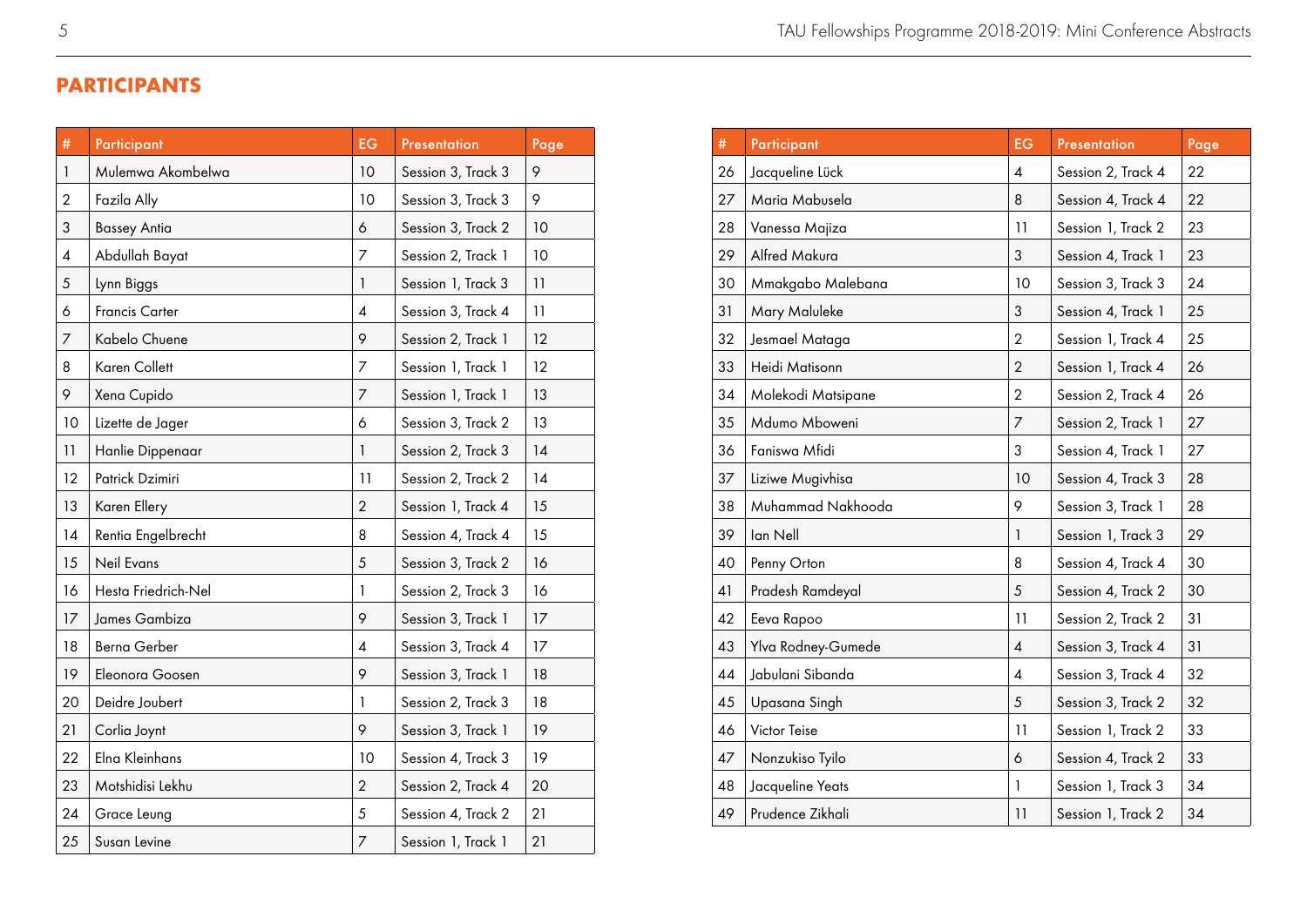

**TAU TWO 2018-2019 PARTICIPANTS AND ADVISORS**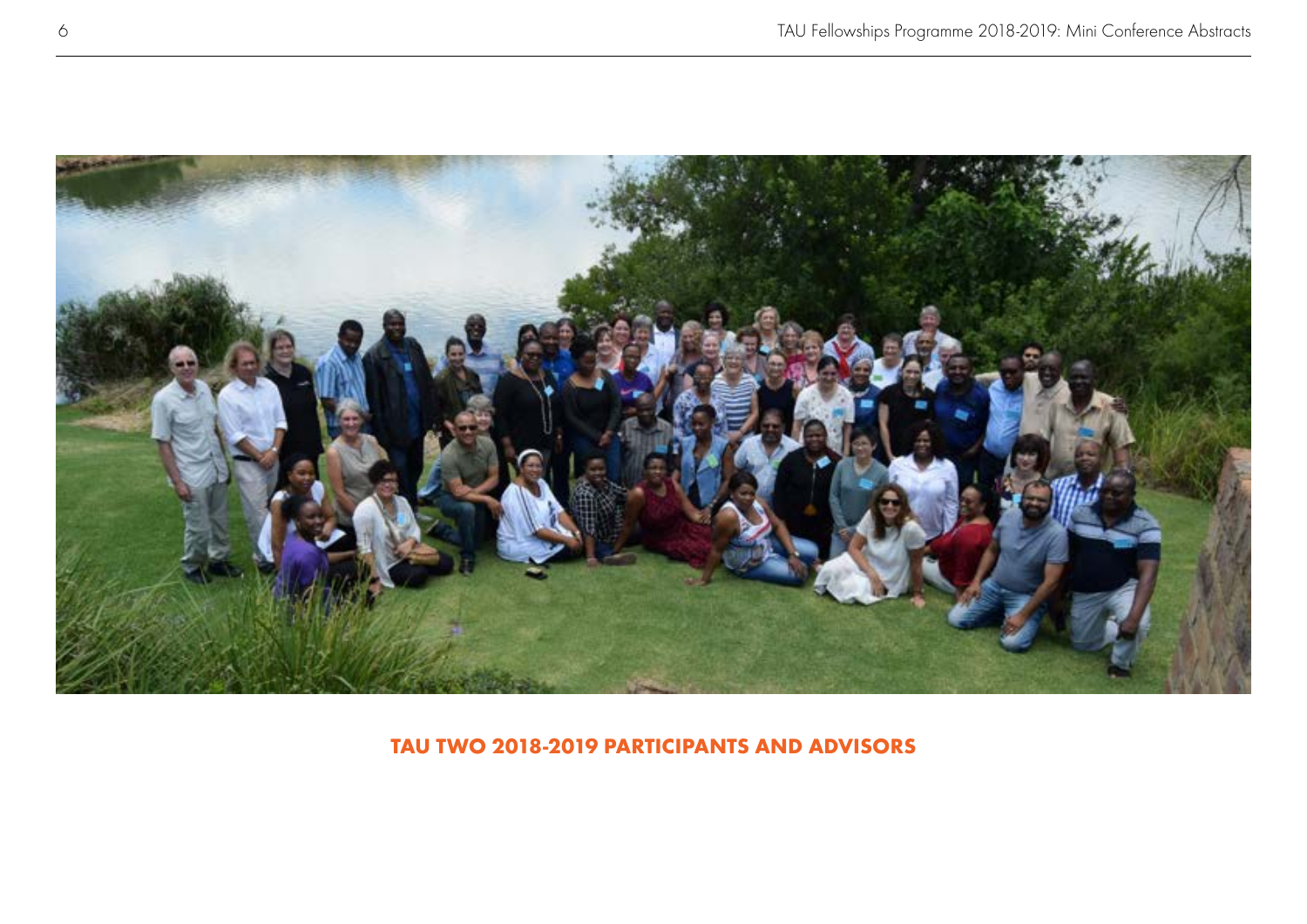#### **TAU FELLOWSHIPS 2018-2019 MINI CONFERENCE PROGRAMME**

<span id="page-8-0"></span>

| $8.30 - 9.00$         | <b>Welcome and Introduction</b>                                                                                 |                                                |                                                             |                                                   |  |  |  |  |
|-----------------------|-----------------------------------------------------------------------------------------------------------------|------------------------------------------------|-------------------------------------------------------------|---------------------------------------------------|--|--|--|--|
| $9.00 - 10.00$        | 2.4 Session One                                                                                                 |                                                |                                                             |                                                   |  |  |  |  |
|                       | <b>Track One</b>                                                                                                | <b>Track Two</b>                               | <b>Track Three</b>                                          | <b>Track Four</b>                                 |  |  |  |  |
|                       | [EG7] Xena Cupido (p. 13)                                                                                       | [EG11] Prudence Zikhali (p. 34)                | [EG1] Lynn Biggs (p. 11)                                    | [EG2]<br>Karen Ellery (p. 15)                     |  |  |  |  |
|                       | [EG7]<br>Karen Collett (p. 12)                                                                                  | [EG11] Victor Teise (p. 33)                    | [EG1] Jacqueline Yeats (p. 34)                              | [EG2]<br>Heidi Matisonn (p. 26)                   |  |  |  |  |
|                       | $FEG7$ ]<br>Susan Levine (p. 21)                                                                                | $\sqrt{\text{EG11}}$<br>Vanessa Majiza (p. 23) | [EG1]<br>Ian Nell (p. 29)                                   | $FEG2$ ]<br>Jesmael Mataga (p. 25)                |  |  |  |  |
| $10.00 - 10.30$ Tea   |                                                                                                                 |                                                |                                                             |                                                   |  |  |  |  |
|                       | 10.30 - 11.30 2.5 Session Two                                                                                   |                                                |                                                             |                                                   |  |  |  |  |
|                       | <b>Track One</b>                                                                                                | <b>Track Two</b>                               | <b>Track Three</b>                                          | <b>Track Four</b>                                 |  |  |  |  |
|                       | [EG7] Mdumo Mboweni (p. 27)                                                                                     | $[EG11]$ Eeva Rapoo (p. 31)                    | $\lceil \textsf{EG1} \rceil$<br>Hesta Friedrich-Nel (p. 16) | $FEG2$ ]<br>Motshidisi Lekhu (p. 20)              |  |  |  |  |
|                       | Abdullah Bayat (p. 10)<br>[EG7]                                                                                 | [EG11]<br>Patrick Dzimiri (p. 14)              | [EG1]<br>Hanlie Dippenaar (p. 14)                           | [EG2]<br>Molekodi Matsipane (p. 26)               |  |  |  |  |
|                       | [EG9] Kabelo Chuene (p. 12)                                                                                     |                                                | FEG1<br>Deirdre Joubert (p. 18)                             | [EG4]<br>Jacqui Lück (p. 22)                      |  |  |  |  |
| $11.30 - 11.40$       | <b>Comfort Break</b>                                                                                            |                                                |                                                             |                                                   |  |  |  |  |
| $11.40 - 13.00$       | 2.6 Session Three                                                                                               |                                                |                                                             |                                                   |  |  |  |  |
|                       | <b>Track One</b>                                                                                                | <b>Track Two</b>                               | <b>Track Three</b>                                          | <b>Track Four</b>                                 |  |  |  |  |
|                       | [EG9] James Gambiza (p. 17)                                                                                     | [EG6] Lizette de Jager (p. 13)                 | [EG10]<br>Mmakgabo Malebana (p. 24)                         | [EG4]<br>Berna Gerber (p. 17)                     |  |  |  |  |
|                       | Muhammad Nakhooda (p. 28)<br>FEG91                                                                              | [EG6] Bassey Antia (p. 10)                     | [EG10]<br>Mulemwa Akombelwa (p. 9)                          | $\lceil$ EG4 $\rceil$<br>Jabulani Sibanda (p. 32) |  |  |  |  |
|                       | [EG9]<br>Eleonora Goosen (p. 18)                                                                                | [EG5] Neil Evans (p. 16)                       | [EG10]<br>Fazila Ally (p. 9)                                | [EG4]<br>Francis Carter (p. 11)                   |  |  |  |  |
|                       | FEG91<br>Corlia Joynt (p. 19)                                                                                   | [EG5]<br>Upasana Singh (p. 32)                 |                                                             | [EG4]<br>Ylva Rodny-Gumede (p. 31)                |  |  |  |  |
| $13.00 - 14.00$ Lunch |                                                                                                                 |                                                |                                                             |                                                   |  |  |  |  |
|                       | 14.00 - 15.00 2.7 Session Four                                                                                  |                                                |                                                             |                                                   |  |  |  |  |
|                       | <b>Track One</b>                                                                                                | <b>Track Two</b>                               | <b>Track Three</b>                                          | <b>Track Four</b>                                 |  |  |  |  |
|                       | [EG3] Alfred Makura (p. 23)                                                                                     | [EG6] Nonzukiso Tyilo (p. 33)                  | $\lceil \textsf{EG10} \rceil$<br>Elna Kleinhans (p. 19)     | $FEG8$ ]<br>Maria Mabusela (p. 22)                |  |  |  |  |
|                       | Faniswa Mfidi (p. 27)<br>[EG3]                                                                                  | [EG5] Grace Leung (p. 21)                      | [EG10] Liziwe Mugivhisa (p. 28)                             | [EG8]<br>Rentia Engelbrecht (p. 15)               |  |  |  |  |
|                       | [EG3]<br>Mary Maluleke (p. 25)                                                                                  | [EG5] Pradesh Ramdeyal (p. 30)                 |                                                             | [EG8]<br>Penny Orton (p. 30)                      |  |  |  |  |
|                       | 15.00 - 15.30 Tea, and regather in plenary venue                                                                |                                                |                                                             |                                                   |  |  |  |  |
|                       | 15.30 - 16.30 2.8 Closing session: Synthesis of the key messages of the presentations and highlights of the day |                                                |                                                             |                                                   |  |  |  |  |
|                       | 15.30 - 16.00 Dr Rieta Ganas                                                                                    |                                                |                                                             |                                                   |  |  |  |  |
|                       | 16.00 - 16.30 Inputs from the floor                                                                             |                                                |                                                             |                                                   |  |  |  |  |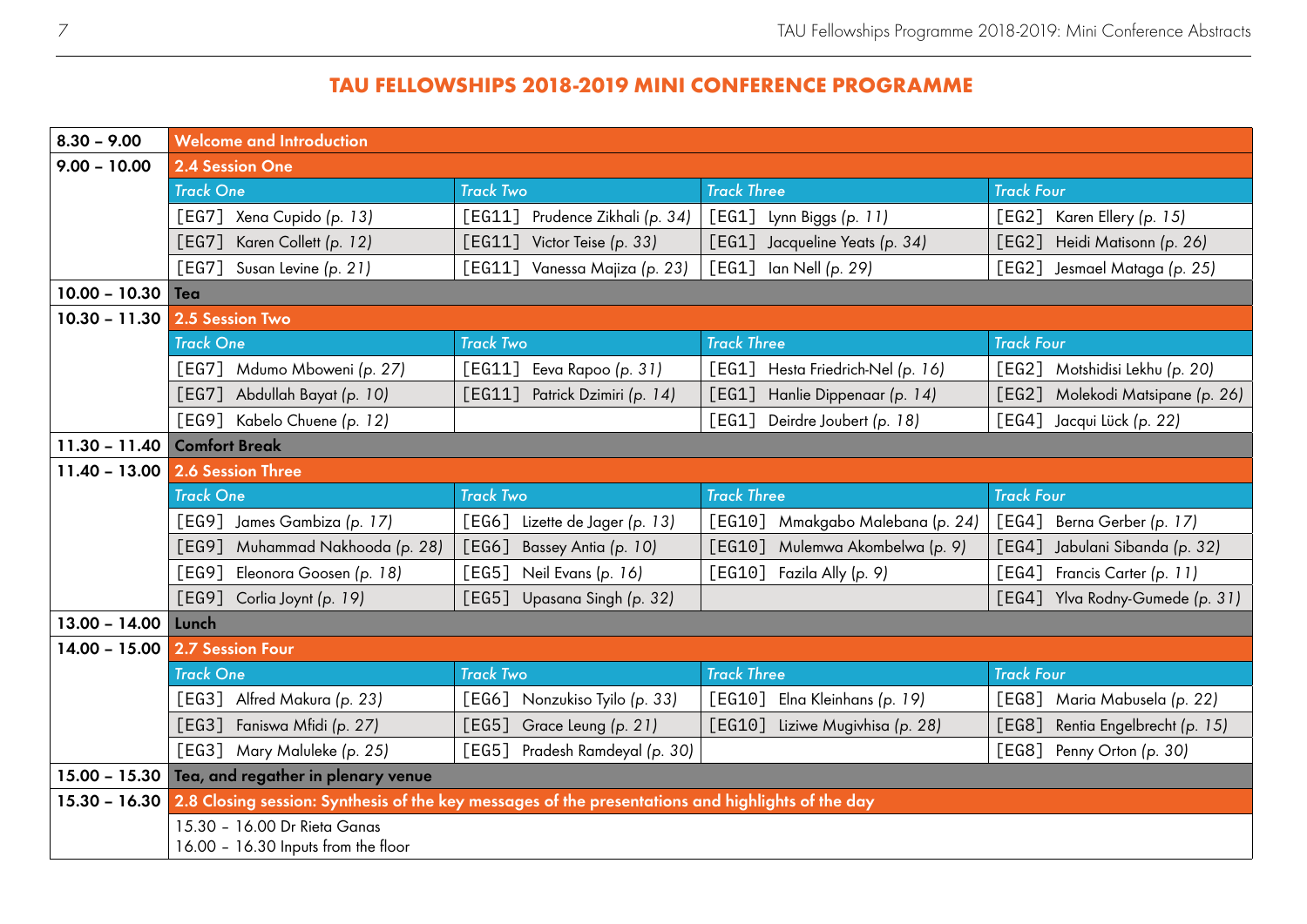# <span id="page-9-0"></span>**MINI CONFERENCE ABSTRACTS**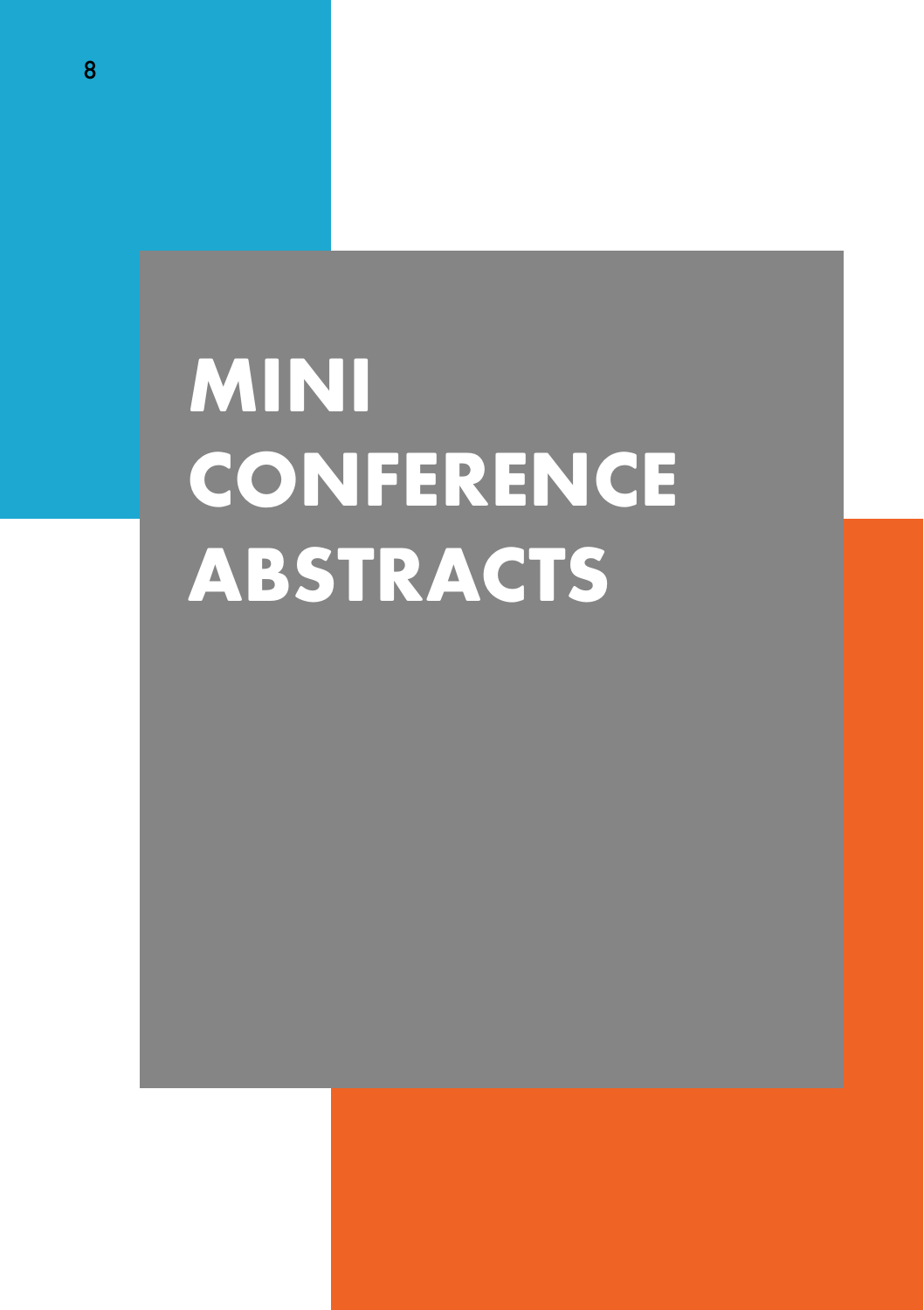## UNIVERSITY OF KWAZULU-NATAL MULEMWA AKOMBELWA



*How to kill a killer course: Overcoming Challenges of an Introductory Programming Course*

The research was aimed at exploring the challenges faced by Land Surveying students in computer programming and its applications in the Discipline of Surveying in the School of Engineering at the University of KwaZulu-Natal. It sought to explore and identify the factors affecting learning and to design an intervention that will assist Land Surveying and potentially other students overcome this challenge using the Design Based Research (DBR) approach. This research aimed to develop an intervention model to address the challenges identified by students who had already done the course and later test the effectiveness of the model on another cohort of students.

#### DURBAN UNIVERSITY OF TECHNOLOGY FAZILA ALLY



*Does the format of assessment questions affect the performance of students with different learning styles?*

Due to the diversity in the level of preparedness of entry level students, academics in HEI's are compelled to explore innovative strategies to enhance current teaching, learning and assessment methods. It is hoped that this will empower students to transcend their backgrounds and achieve their potential. The Council of Higher Education identified the students' learning styles as key factors in improving the delivery, teaching and assessment of the curriculum. This study explored the learning styles of first year anatomy students and investigated the impact of matching assessment styles to student learning styles. Seventy one students completed the VARK questionnaire, of which 63% recorded a multimodal learning style. Despite the lack of statistical significance between student performance and matched learning and assessment styles, a noticeable difference was observed in student performance across the VARK modes utilised in the assessment. This study highlights how the format of assessment questions can impact students' performance.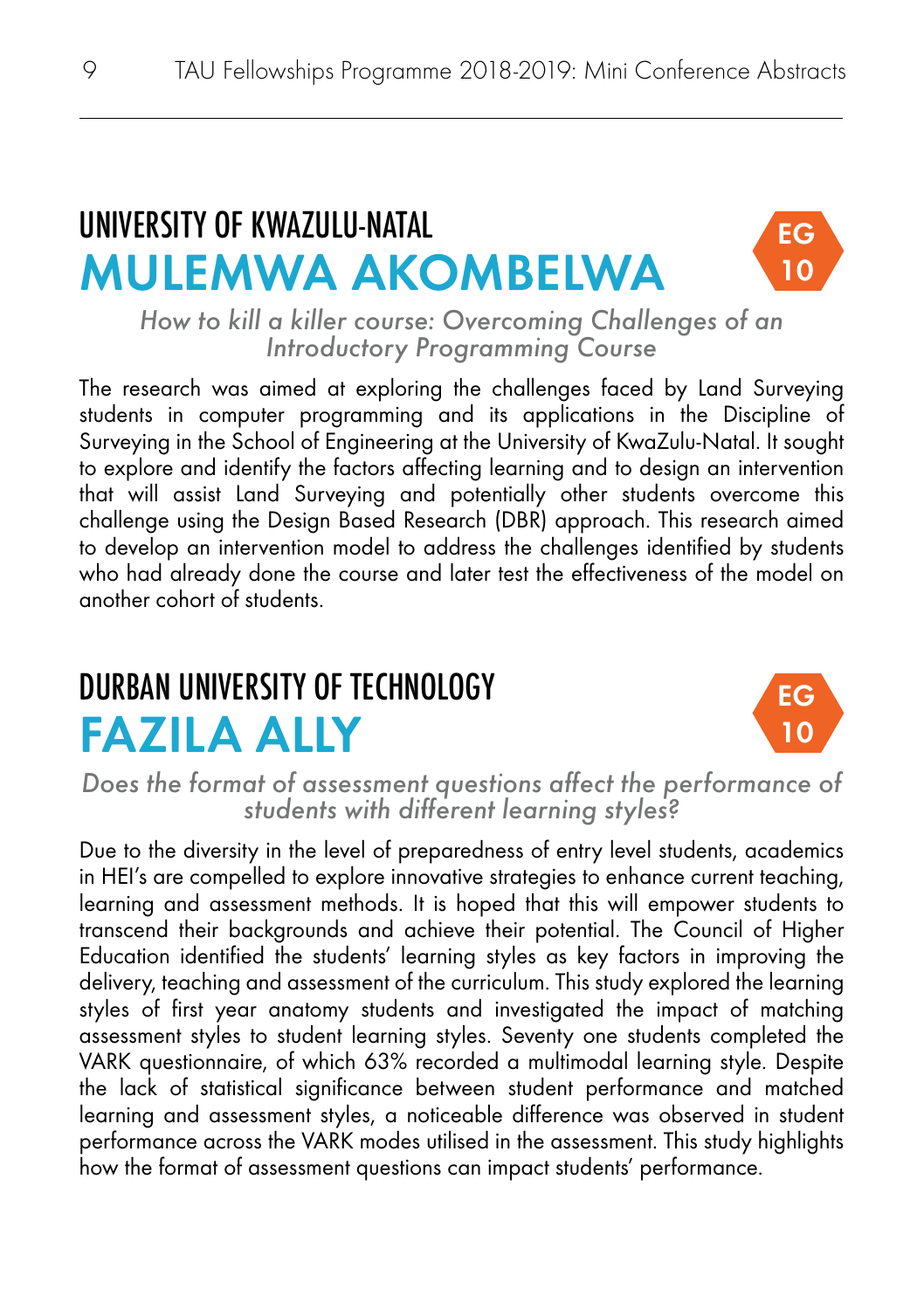## UNIVERSITY OF THE WESTERN CAPE BASSEY ANTIA



*Text annotation: pedagogical practice and resource*

A number of initiatives have been evolved in response to the widely acknowledged need to enhance the academic literacies of university students. However, comparatively little attention has been accorded to the potential value of some of the information students sometimes embed (while reading) into their disciplinary texts, or which they can be taught to incorporate. This presentation, a spin-off of my TAU project on building capacity and creating resources for electronic text annotation, seeks to address this gap. It documents students' perceptions of an electronic text annotation system and the experience of a lecturer who required her students to annotate an assessment task prior to answering. Seen against the backdrop of the sociality of reading, text movability and a reconfigured notion of assessment literacy, both datasets collectively illustrate the promise of text annotation.

## UNIVERSITY OF WESTERN CAPE ABDULLAH BAYAT



*Using drama based teaching methods to promote student participation in the teaching of business studies.*

The problem in the EMS faculty is that the normative way of banking pedagogy has minimal student participation. I wanted to make my teaching student centered and therefore drawing on academic research decided that I would try using drama based pedagogies. Using a honours level class I requested groups of randomly selected students to present the curriculum material using drama-based approaches. In the first class, as a way of modeling what I wanted, I introduced students to the frozen scene or tableau vivant<sup>1</sup>. The drama presentations were recorded using video which were analysed and some students were interviewed. I ran the intervention in 2018 and 2019 in a supply chain management class. In 2019 I applied in another module. What I found was that students commented that they enjoyed engaging with one another using multiple senses. The multiple modal engagement led to greater participation among students and understanding of the material. However, the effect on student grades and depth of understanding still needs to me investigated.

<sup>1. &</sup>quot;A drama technique somewhat like charades, a tableau vivant is interactive and involves cooperative learning and creative<br>1900, and critical thinking. ...Tableaux vivants are frozen moments in time, acted out by groups.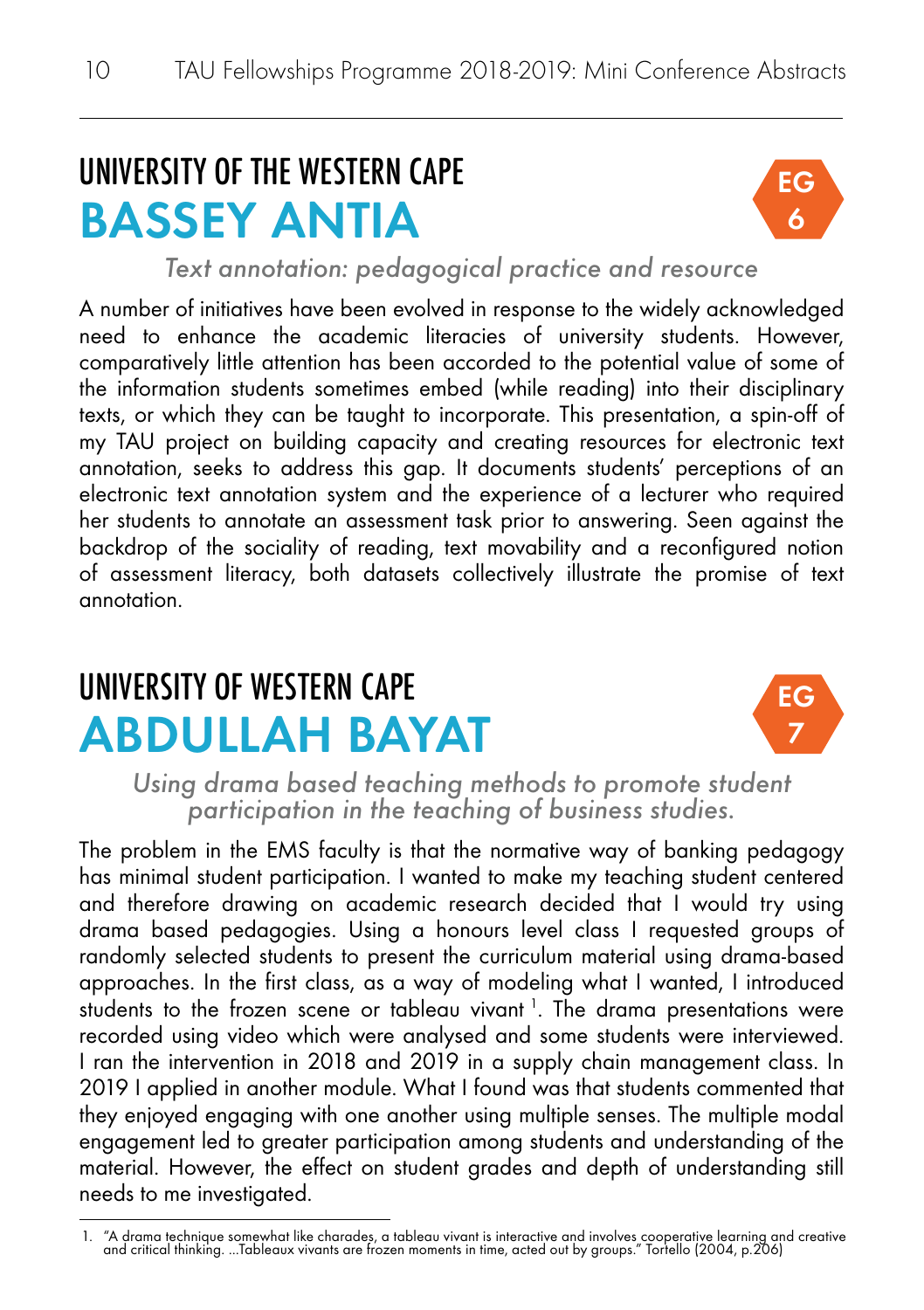## NELSON MANDELA UNIVERSITY LYNN BIGGS



*Redesigning the LLB curriculum to enhance writing skills of law students*

Since the introduction of the four-year LLB degree in 1997, there have been numerous calls for the redesign of LLB curricula in relation to the quality thereof and the lack of basic writing skills of law students. The data for this project derives from a TAU project in which I conducted a curriculum-analysis to determine whether a redesigned LLB curriculum addresses the shortcomings of the current LLB curriculum that relate to the enhancement of writing skills. A qualitative content analysis of relevant documentary sources was conducted by comparing the redesigned curriculum against the relevant graduate attributes and specified conditions, emphasising the enhancement of writing skills. The redesigned curriculum was cocrafted through an inclusionary and collaborative decision-making process based on the findings of the document analysis. In this presentation, I will share some of the findings relating to the enhancement of writing skills, which were incorporated into the redesigned curriculum. I will focus on the process and outcomes of resequencing of modules to ensure sensible progression of content and complexity of writing assignments. I will also reflect on the benefits of introducing tutorials to assist students in drafting assignments, and extending the duration of certain modules allowing more time for students to draft assignments.

#### UNIVERSITY OF CAPE TOWN FRANCIS CARTER



*Readings in epistemological access and epistemicide*

Epistemological access to the 'conceptual pile' of disciplines by demographically representative cohorts who have diverse cultural capital is a well-established discourse in the scholarship of teaching and learning in South African universities (Muller, 2014). In questioning whose knowledge in whose interests epistemological access validates, this review examines education studies literature on epistemological access in relation to decolonial studies literature on 'epistemicide' (Nyamnjoh, 2012). How do these literatures relate, or not? Where do the embedded critiques miss each other? What can be drawn from such a comparative analysis in terms of successful access to high level disciplinary knowledge which is both epistemological and ontological?This review starts by comparing recent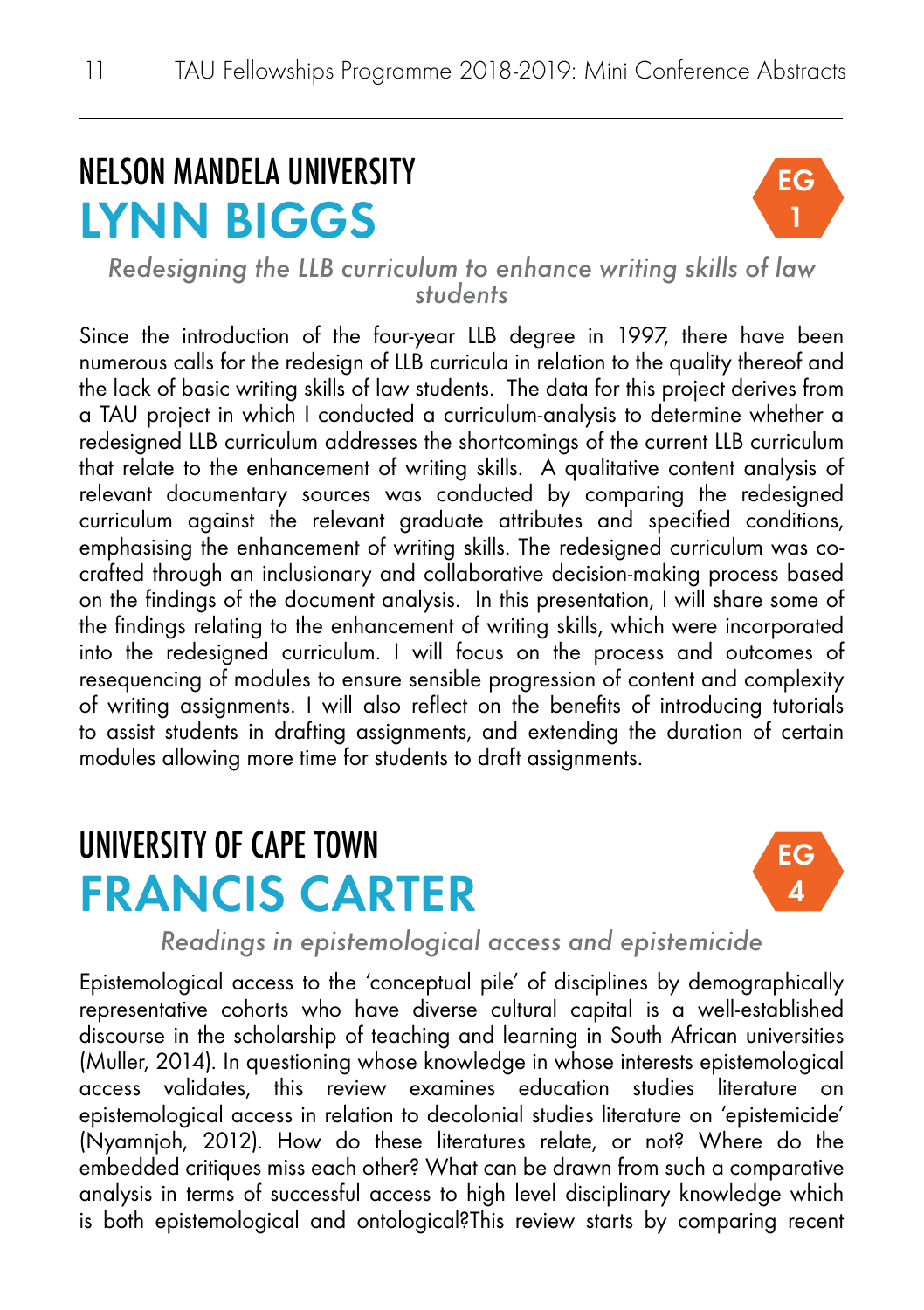scholarship from my own institution, attempts to locate this local work in global trajectories of scholarship, and speculates on approaches which could be taken forward in the context of contestations over institutional culture and curriculum change frameworks at universities here.

#### UNIVERSITY OF LIMPOPO KABELO CHUENE



*Engendering students' epistemic agency in a collaborative mathematics for educators' class at a university in South Africa*

Providing clarity on how shared epistemic agency is stimulated and supported in spaces of higher education is an area that needs to be explored in research. I present results of an ethnographic study that I conducted to clarify how shared epistemic agency is engendered in a mathematics classroom of 200 teacher educators. I re-storied and analysed two critical incidences using narrative analysis. The first incident epitomised enactment of shared epistemic agency while the second epitomised resistance to epistemic agency. The study showed that shared epistemic agency can be engendered where (i) there is collaborative construction of knowledge; (ii) students take epistemic responsibility; and (iii) there is prolonged waiting time. The findings of the study show some promise towards developing guidelines for making shared epistemic agency a characteristic of classes in higher education and are informed by empirical evidence.

#### UNIVERSITY OF THE WESTERN CAPE KAREN COLLETT



*Enhancing student writing and formative assessment through technology-assisted feedback: Design consideration for a "Response-able pedagogy."*

This paper reports on the finding from a Design Based Research innovation using TurntItin for peer on-line formative feedback. Drawing on Bozalek and Zembylas's (2017) conceptualisation of a "Response-able pedagogy" and Boud and Molloy's Feedback Mark 2 model (2013) it explores how social justice practice can be enhanced in supporting the development of student academic literacies and formative feedback. Qualitative data is drawn from a study of students, tutors and a lecturer in two honours courses in Educational Leadership offered at the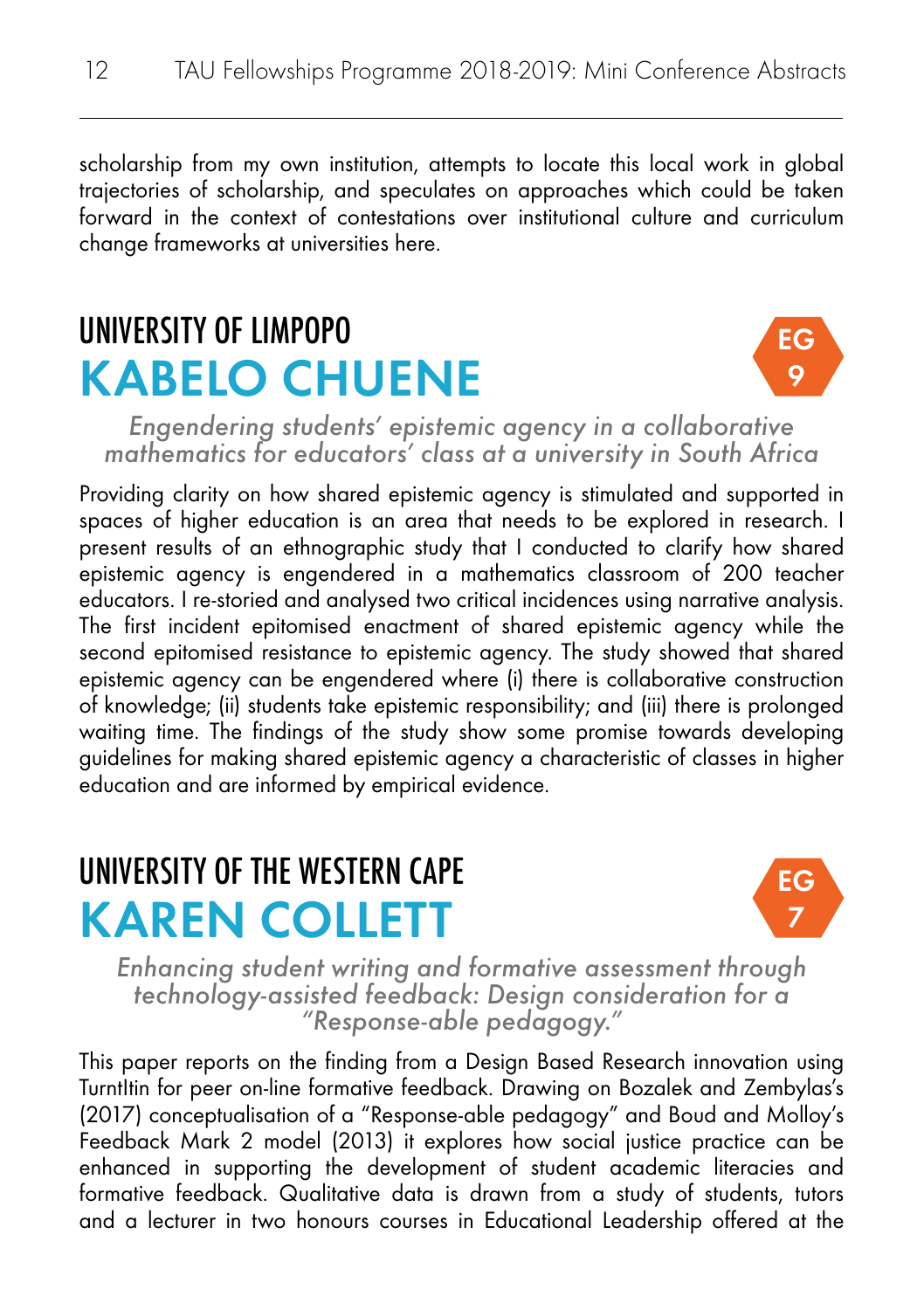University of the Western Cape in 2018. Findings highlights three aspects - (1) the development of the design principles, key activities and processes informing the curriculum and assessment processes; (2) tutor perceptions of the affordances of TurnItin in improving formative feedback opportunities and (3) key considerations in the integration of academic literacies in curriculum design to support student support, retention and achievement as a "Response-able pedagogy".

### CAPE PENINSULA UNIVERSITY OF TECHNOLOGY XENA CUPIDO



*Finding Ways to #KNOWYOURSTUDENTS*

Rhodesmustfall and Feesmustfall protests highlighted the inequalities that plague South African universities. CPUT, was most severely affected by the student protests. At the start of this project I intended to find ways of addressing the contradiction between institutional intent and the student experience, considering student feedback in teaching and courses. The project explored engaging students as authentic partners in teaching and learning to uphold the university principles of quality, sustainability and social transformation. In an attempt to move away from neoliberal groundings of student ratings of lecturers, to advance democratic values where there is an openness to diverse perspectives, navigating movements between the well-known (the lecturer) and the unknown (student), alternatives were considered. A new feminist materialism lens helped to question the fundamental assumptions we hold about the traditional/conventional roles assigned to lecturers and students.

#### UNIVERSITY OF PRETORIA LIZETTE DE JAGER



*Integrating technology for language teaching through online collaboration*

An aim of the CAPS for English is for learners to achieve communicative competence and produce grammatically correct and contextually appropriate sentences in different situations. Moreover, in line with the changing needs of society, learners should acquire technological proficiency. This paper reports on a project on the integration of technology for English learning, theoretically founded on the principles of communicative competence and multiliteracies. The Community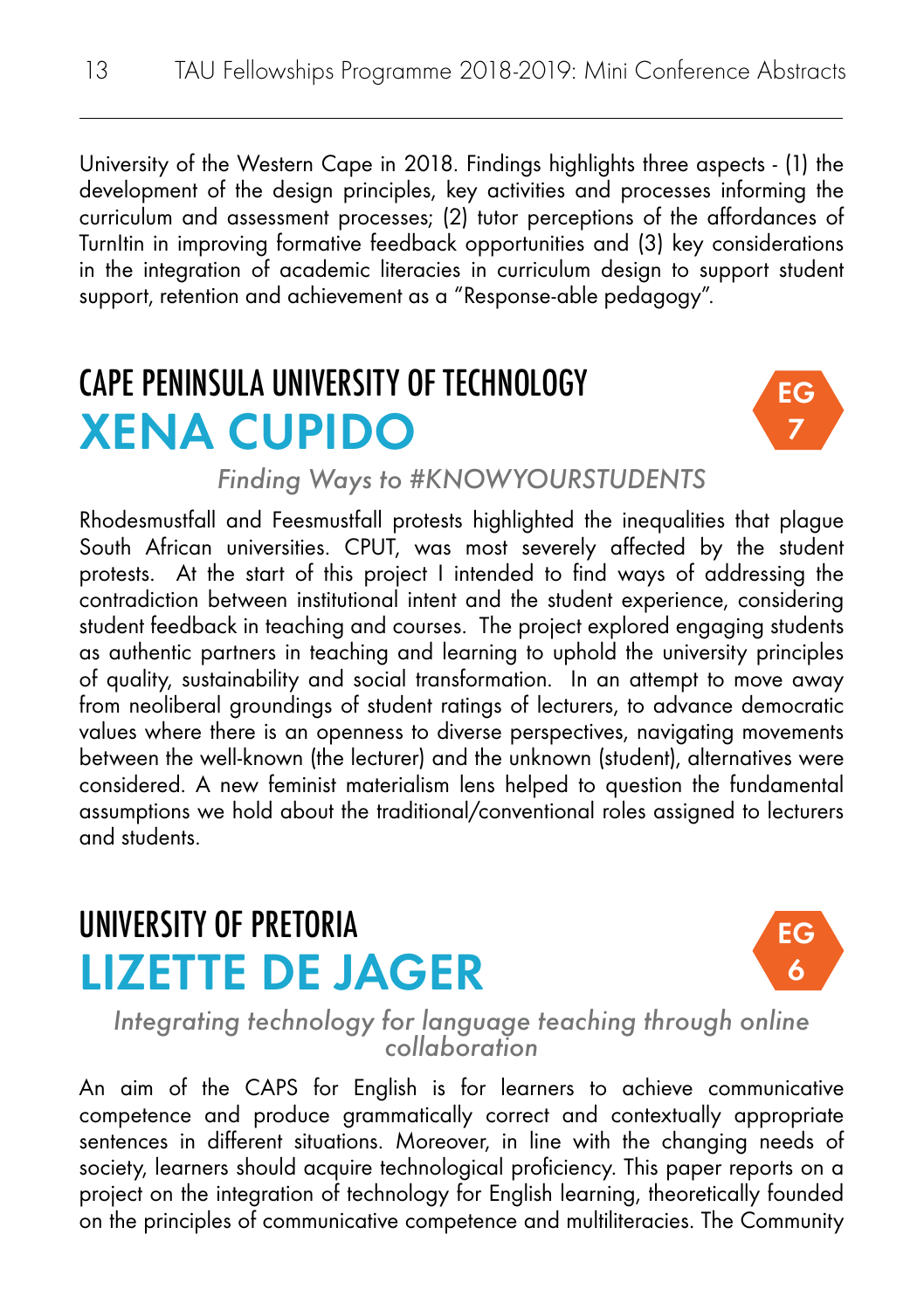of Inquiry Framework for online collaboration was used with purposively selected pre-service PGCE teachers to source and evaluate Apps in a five-phased project by collaborating online. Data from the online discussion threads, focus group interviews, and reflective journals will be thematically analysed to determine participants' perceptions when integrating technology in lessons and the extent to which communicative competence was achieved.

## CAPE PENINSULA UNIVERSITY OF TECHNOLOGY HANLIE DIPPENAAR



*The work readiness of B Ed student teachers of English*

This paper reports on a study which explores the experiences of beginner teachers, lecturers and university partners on the work readiness of B Ed student teachers of English in the General Education and Training Phase (Grade 4 to 6). Using Activity Theory to investigate the complexities and potential contradictions between how universities prepare English teachers and what schools expect of teachers, initial findings show a disconnect between the theory students acquire in their training and the practice skills schools expect. The outcomes of the study will inform the exploration and implementation of a Change Laboratory, based on the research of Virkunnen.

#### UNIVERSITY OF VENDA PATRICK DZIMIRI



*Utilising Social Networking Technologies to Increase Students- Lecturer Interaction in Contexts of Large Classes*

The challenge of large classes and limited teaching space is one aspect undermining students epistemological access. This also inhibits student-lecturer interaction. My project is situated in a rural based institution, where I examine the prospects for adopting a social networking technology (WhatsApp) to mitigate the challenge of limited student-lecturer interaction in large classes. A collaborative actionresearch design was adopted, incorporating semi-structured interviews with 3rd year students in the department of development studies. This case study provides preliminary insights of the effectiveness of adopting social networking technology as a pedagogical tool in a rural based context. Results from the participating 60 students showed that despite being a social networking technology WhatsApp has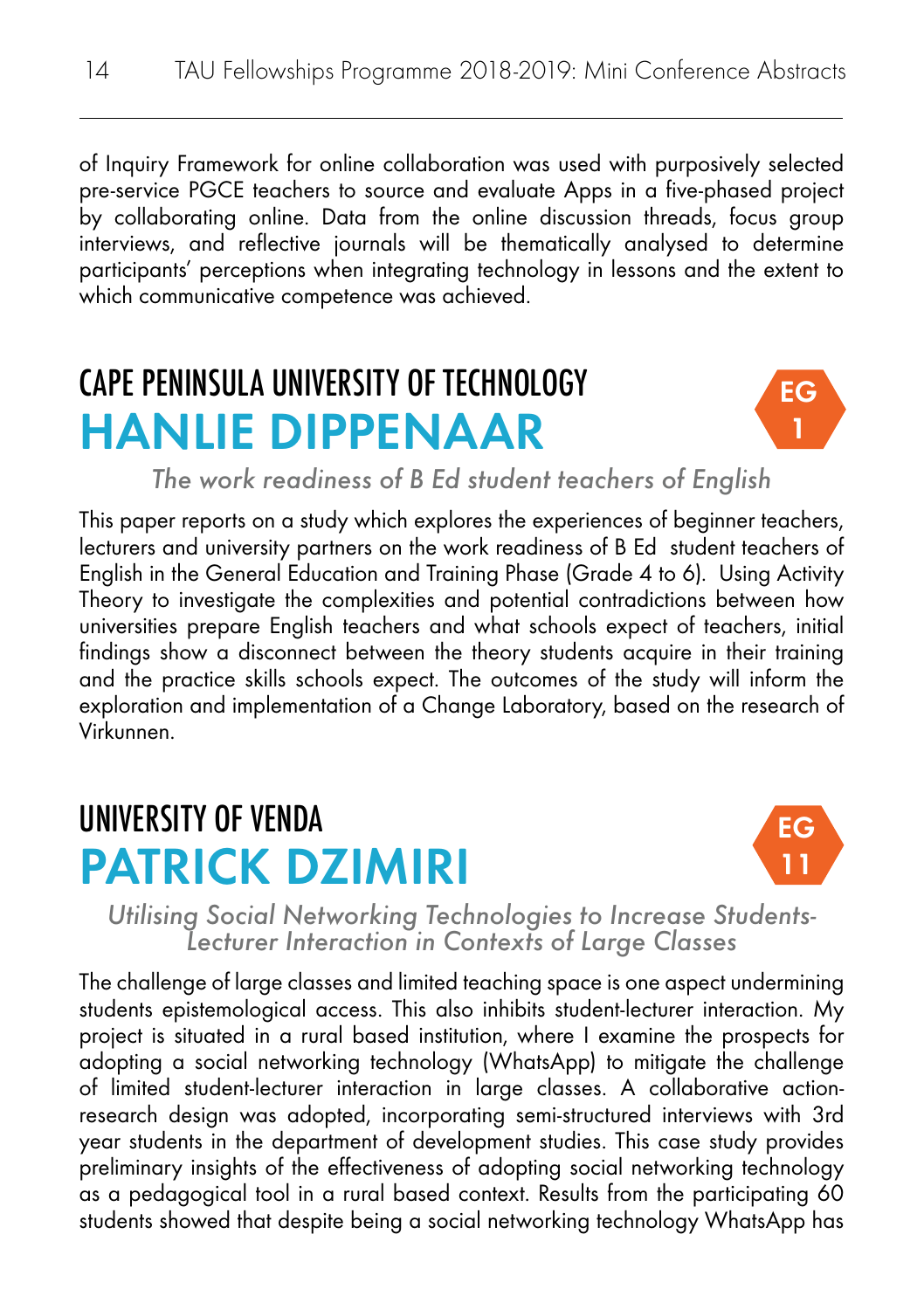high connectivity and pedagogical value. However, there are limitations, the study revealed the need for continuous monitoring as some students struggled to switch from using WhatsApp purely for social networking and recognising the learning opportunities it can offer.

#### RHODES UNIVERSITY KAREN ELLERY



*Establishing and maintaining a teaching and learning community of practice: enhancing scholarship and practice in the Rhodes University Faculty of Science*

A number of Rhodes University (RU) Science Faculty staff wanted to find ways to improve and develop their own teaching and learning (T&L) practice and scholarship. This TAU 'change' project therefore focussed on establishing an informal, collaborative and supportive community of practice (CoP) that had/s as its aim improving T&L practices through scholarly work. The project has had four demonstrable outcomes: regular engagement of staff in a T&L CoP, initiation of a collaborative research project, hosting of a faculty-wide T&L colloquium, and provision of supportive engagement with a small group of science education postgraduates. Sustainability appears likely as interest and participation in the group is increasing.

#### UNIVERSITY OF THE FREE STATE RENTIA ENGELBRECHT



*Developing a practical model for effective teaching: Equipping lecturers to better communicate course content to first year university students*

The purpose of the study was to address the gap that exists between lecturers' acceptance of the importance of student centred learning and putting these intentions into practice. Forming part of a larger PhD study, this project developed and applied a practical model designed to aid lecturers in the development of student centred activities that promote student mastery of course content. A design based research methodology was followed for this study. Through focus group discussions needs were identified that can be addressed through a student centred model for activity design. Following these discussions, participants were guided in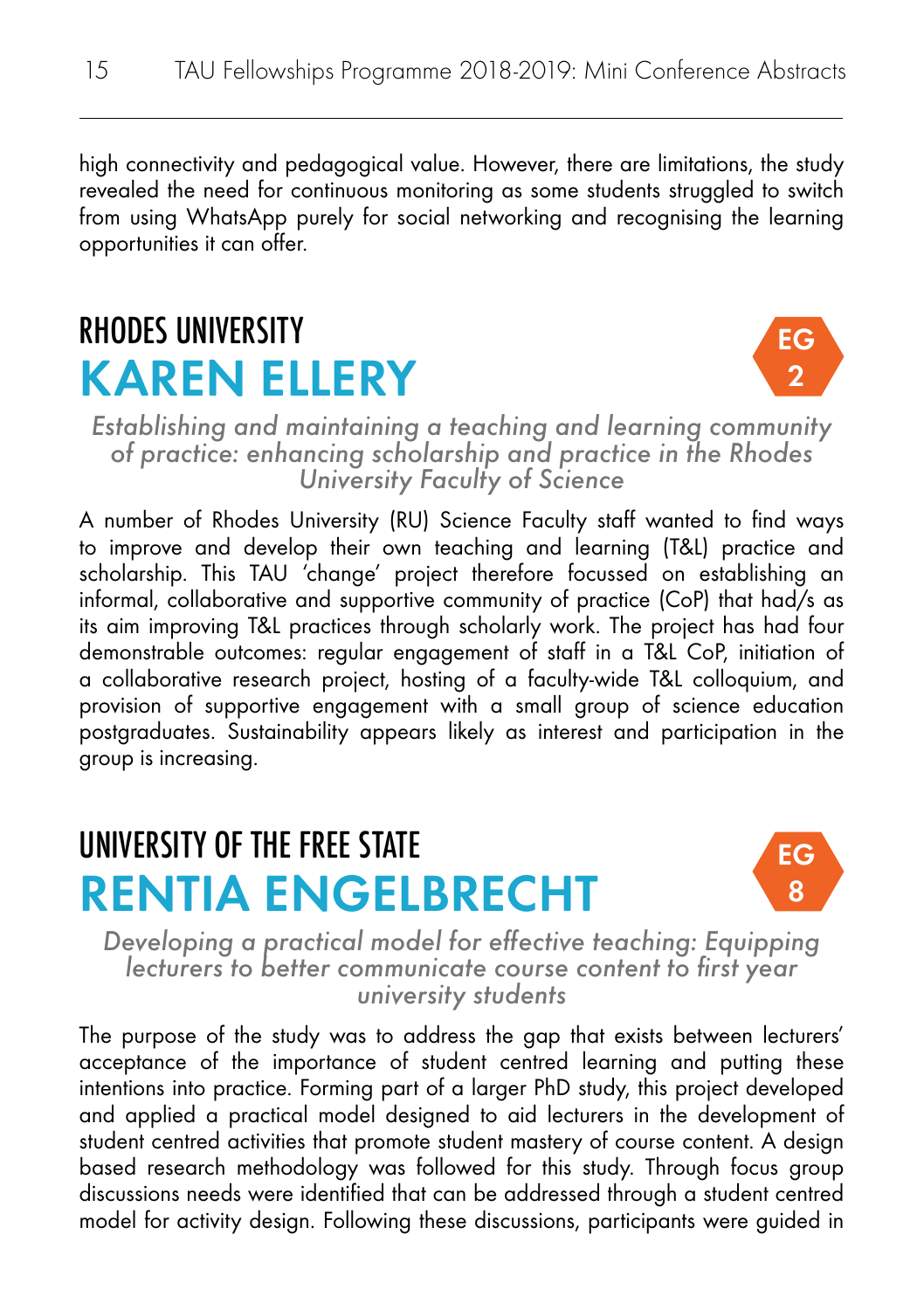a workshop to refine the model and prepare it for application in modules that the participants teach. The model is a step-by-step guide to creating student-centred activities and is a valuable resource for lecturers wishing to adopt studentcenteredness in their classroom, but who are unsure about how to practically do so.

#### UNIVERSITY OF ZULULAND NEIL EVANS



*Investigating the use of Moodle in blended Higher Education through action research*

Institutions of HE constantly have to evaluate their teaching and learning policies to accommodate new pedagogies and educational technologies. The paper draws conceptually from the pedagogy of Connectivism, in which language together with technology and media act as conduits of information, promoting greater student participation, collaboration and interaction between networked learners, who socially construct an active learning experience within different learning networks. The study proposes that within a HE context, well-rounded learning outcomes are achieved through blended multi-threaded networks of research, experiential learning, mentoring, self-learning, face-to-face, e-learning, informal learning and community outreach. The main aim of the study is to explore the use of blended teaching and learning at the University of Zululand, by collecting and sharing information around using Moodle.

#### CENTRAL UNIVERSITY OF TECHNOLOGY, FREE STATE HESTA FRIEDRICH-NEL



*A Critical thinking taxonomy framework for radiography*

Critical thinking is recognised as an important attribute in the radiography profession to facilitate clinical judgement and problem solving. The aim of the TAU project was to compile a taxonomy framework to facilitate critical thinking in a radiography programme after a shortcoming was identified. A qualitative analysis of relevant literature was used to create a working definition of critical thinking for radiography. Based on existing taxonomies and a focus on higher order thinking skills, the three domains of critical thinking (cognitive (professional knowledge)), psychomotor (clinical skills) and metacognitive were used as a guideline to compile the taxonomy framework. These domains are presented on the horizontal level.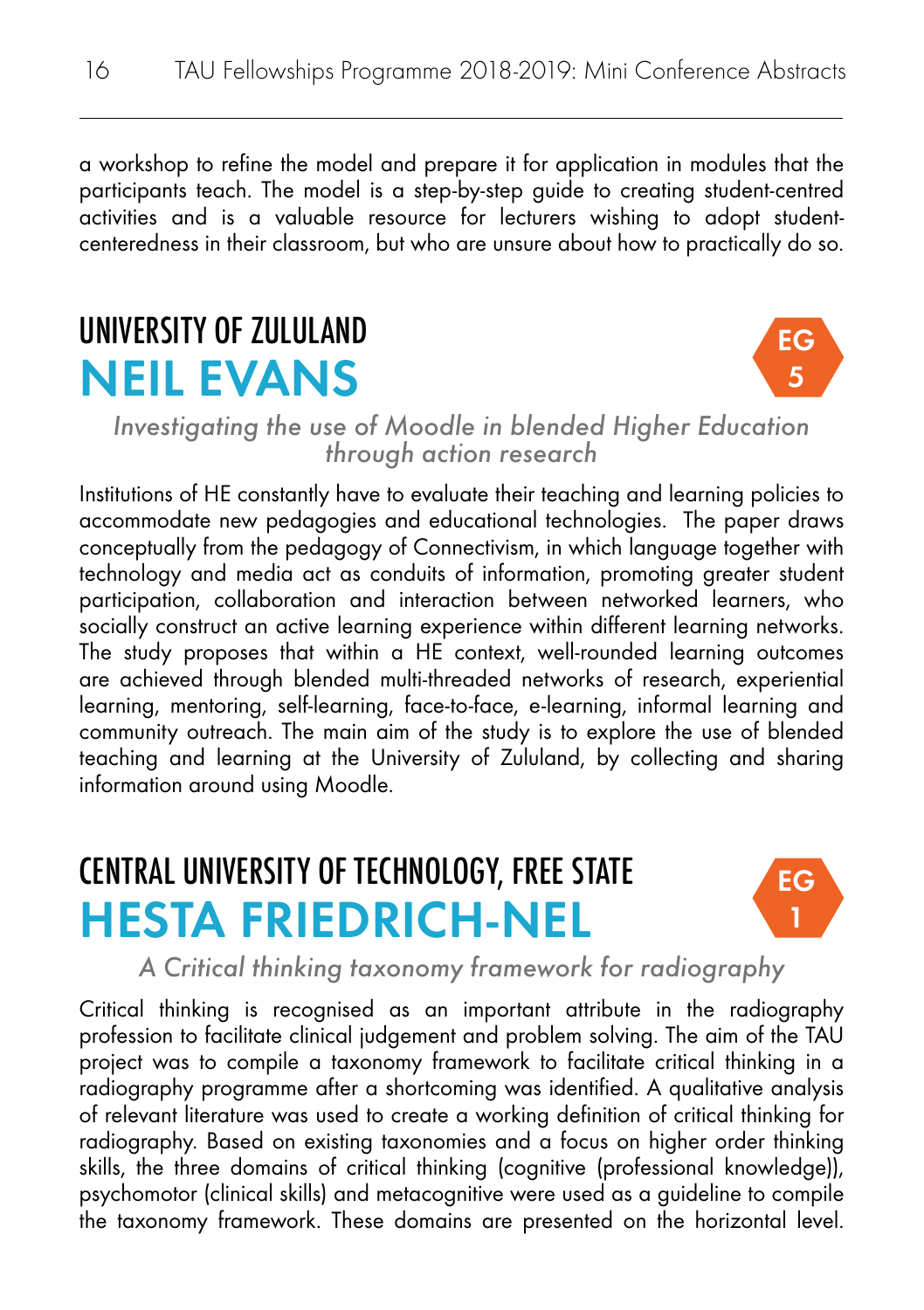On the vertical level, the three domains are suggested as levels three (relational) and four (extended abstract). Teaching and assessment activities are proposed to accompany the taxonomy framework.

### RHODES UNIVERSITY JAMES GAMBIZA



*An inquiry-based pedagogy to support the development of environmental science honours students' literacies at Rhodes University*

Overgrazing is a key driver of land degradation globally due to both overstocking and poor grazing management practices. Environmental science honours students were given an authentic task to investigate smallholder farmers' grazing management practices in Macubeni communal area in the Eastern Cape. I used the design-based methodology to transform the curriculum of my honours module on land degradation. The module is optional and taught over six weeks. Six students chose my module in 2018 and again in 2019. The second cohort will complete the module in June 2019. The objectives of the study were to: (a) assess students' literacies and learning experiences, and (b) develop principles for using inquirybased learning to improve students' academic literacies. Students wrote a research report that replaced a three-hour written examination. Students recorded their learning experiences in reflective journals. Five draft principles for using inquirybased learning to support students' literacies are presented.

#### STELLENBOSCH UNIVERSITY BERNA GERBER



*Educating speech-language therapy students to work with clients and patients from diverse cultural and language groups: A scoping review* 

The education of speech-language therapists should prepare them to provide services that respond to and are appropriate for the language and culture of their clients. However a clear and formal curriculum to prepare students to work effectively and respectfully with clients from a range of cultural backgrounds, rarely exists. It is rather the case that 'cultural awareness / sensitivity' is mentioned by academic and clinical educators without a uniform language and conceptual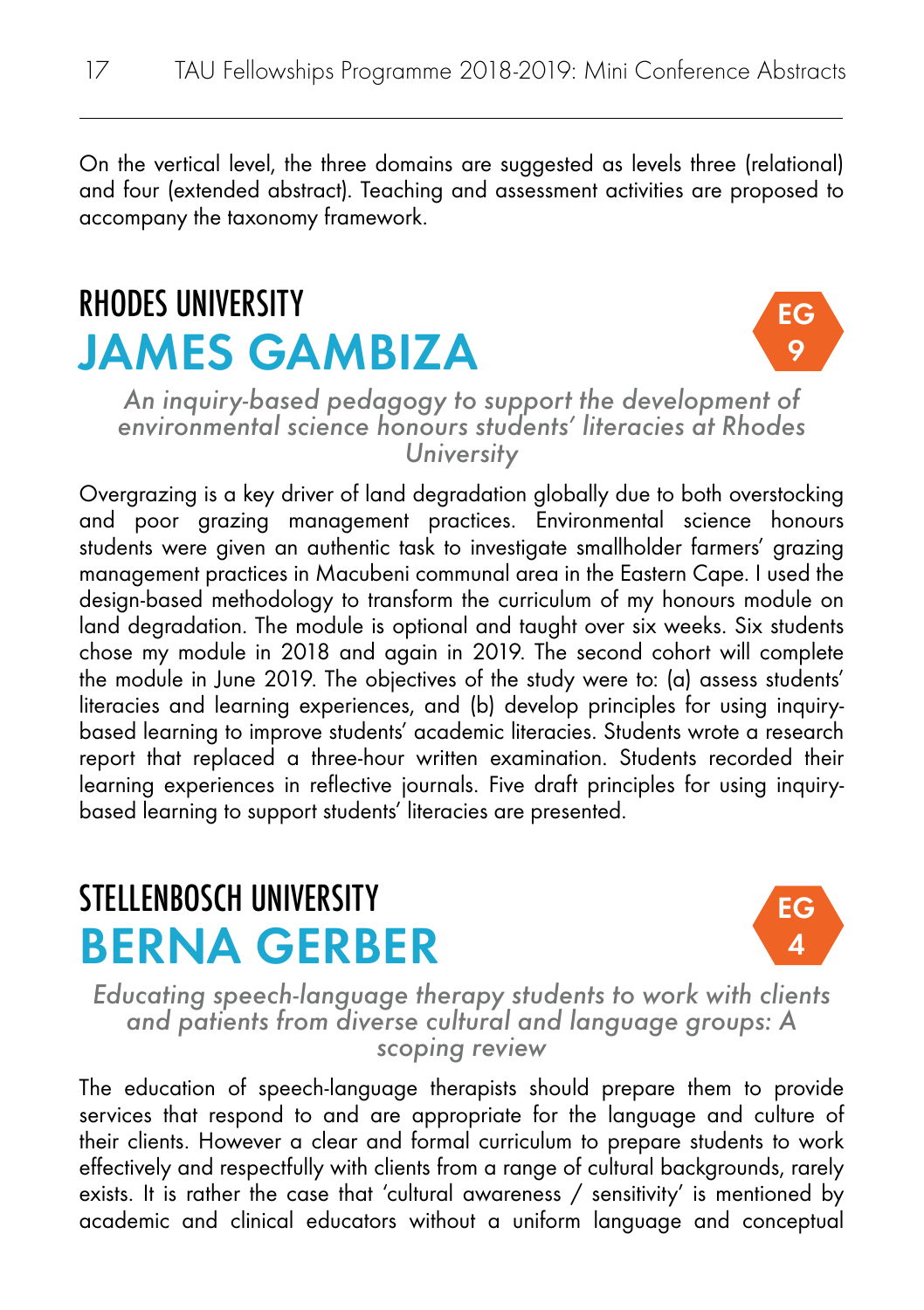framework to guide their discussions with students. It is also not guaranteed that this crucial topic will be assessed at any point in a student clinician's career. As a first step towards designing and implementing a curriculum aimed at developing speech-language therapy students' 'cultural capabilities' (Attrill, Lincoln, & McAllister, 2017), a scoping review of the relevant literature was undertaken. The results and implications of this study will be shared.

#### RHODES UNIVERSITY ELEONORA GOOSEN



*Really, what does it mean to study?*

My understanding is that students' study practices emerge from beliefs about what constitutes valid studying. In this study, very informal semi-structured interviews were used to explore the study beliefs Pharmaceutical Chemistry students draw on to construct their study and learning practices. A group of student volunteers provided rich data describing what they do and do not do in lectures, how, when and why they study and prepare for assessments and how constant and relatively easy internet access and different curriculum practices impact their beliefs and practices. This knowledge challenged my perceptions and beliefs as a teacher. It speaks to exclusionary teaching practices that prevent access to powerful subject knowledge. It could be used as a vital guide to effective curriculum transformation and the design of interventions to empower a relatively large and very diverse student body.

#### VAAL UNIVERSITY OF TECHNOLOGY DEIDRE JOUBERT



*Implementation of industry shadowing by university teachers without experience*

Action research was conducted by implementing industry shadowing by university teachers without experience at Vaal University of Technology. The research was done in order to address the gap in the ability to facilitate and share practical examples of hands-on industry experience in class. Another goal of the research was to be able to provide guidance and answers to questions by the students on the everyday demands and practices in industry. A holistic development of the competencies and attributes of the university teachers is then facilitated by the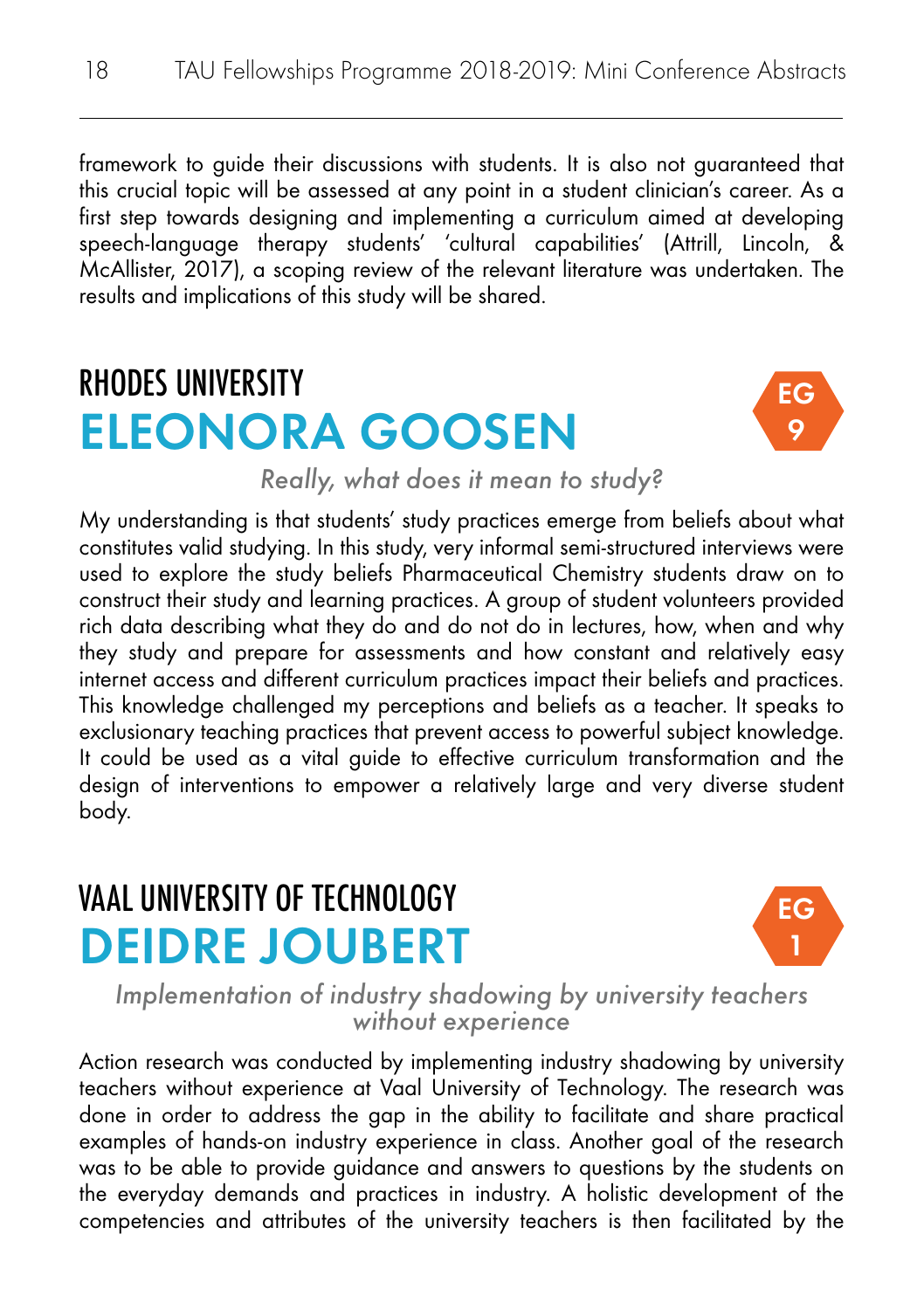university. The facilitation is undertaken in order to ensure meaningful and holistic transfer of the additional knowledge gained to the students to their benefit. The facilitation process also ensures that the curriculum is more industry orientated and not purely theoretical. The procedure followed, possible pitfalls and challenges, recommendations and some of the feedback received from industry and participating university lecturers are addressed in this paper.

#### UNIVERSITY OF PRETORIA CORLIA JOYNT



*Why students do not make use of interventions in introductory accounting and the role of self-efficacy in their decision*

Tertiary education in post-apartheid South Africa has become more accessible to the wider population. However, higher education is characterized by unacceptable attrition rates. In an effort to retain and assist students to succeed academically, most universities offer interventions in the form of tutorials, consulting hours with lecturers and additional resources. In many instances, students who need these interventions do not make use of it. Introductory Accounting is offered as a compulsory module for most BCom degrees at South African universities, but this course is often failed. Following a lived experience (phenomenology), five students were interviewed to investigate the reasons for non-attendance of interventions and the role of self-efficacy in their decision to do so. Five themes were identified that could be addressed by universities to make seeking assistance more accessible for students. These reasons include language barriers, feeling intimidated and having low motivation levels.

#### TSHWANE UNIVERSITY OF TECHNOLOGY ELNA KLEINHANS



*Converting abstract organic chemistry to a sensory 3-D experience*

The current generation of students is open to flexible approaches to learning, but tend to suffer from cognitive overload, conceptual and navigational disorientation when they are introduced to a variety of information and abstract concepts that are unrelated, and complex with respect to knowledge structure. This study aimed to depart from traditional educational practice by integrating visual concepts in theory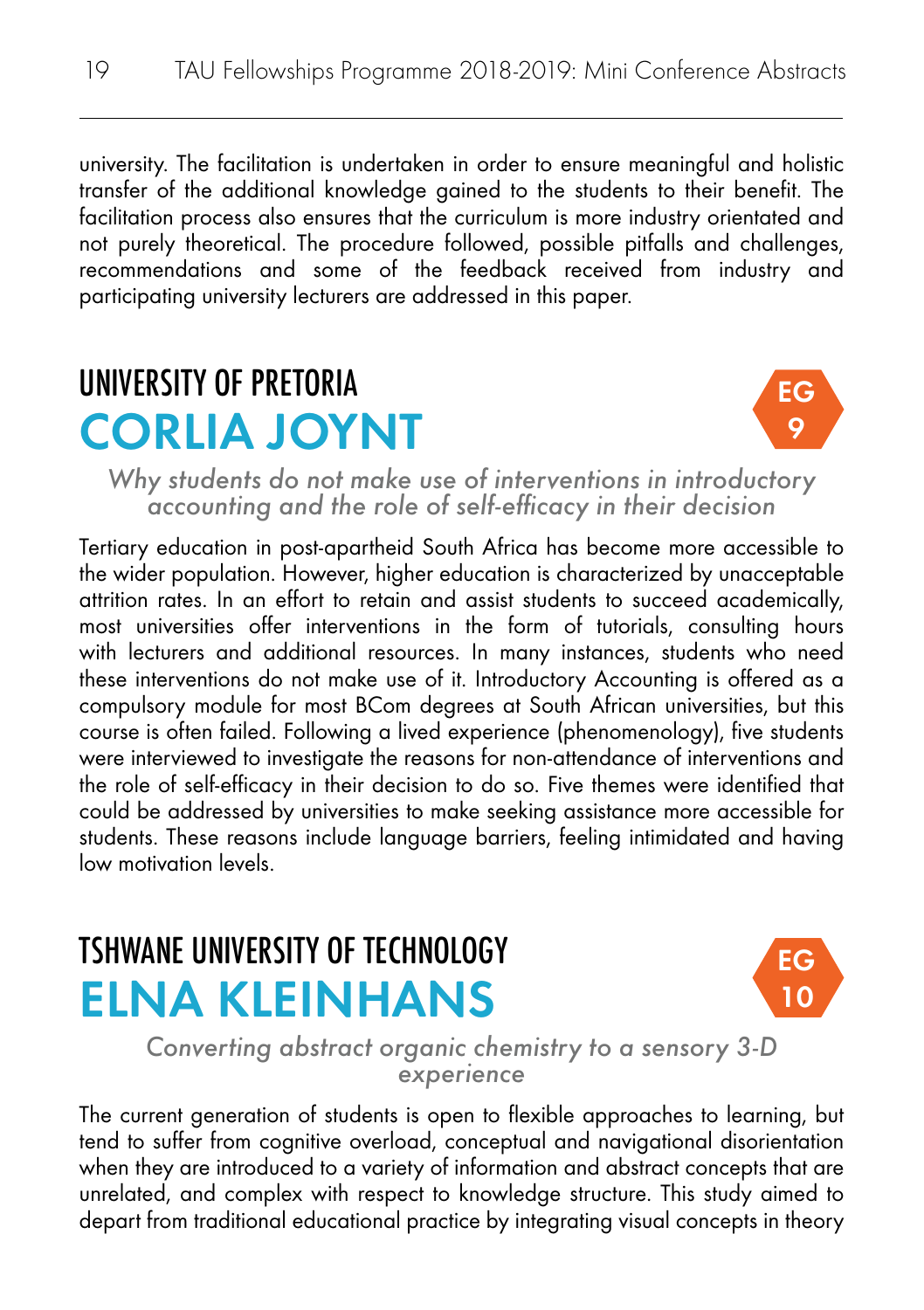to convert abstract organic chemistry concepts into a sensory three-dimensional (3-D) experience for better knowledge retention and retrieval. A design based research (DBR) methodology based on pragmatic epistemology were developed in a three-stage research framework. Twenty Culinary Studies and Nutrition I students (Department Hospitality Management) from Tshwane University of Technology were voluntary recruited for focus groups. To understand and develop insight into the context of the subject content, the researcher applied cognitivism theory in relation to transforming information into knowledge. In the preliminary phase the students' contextual understanding of the subject context concluded that giving meaning to knowledge transfer and knowledge insight was lacking. The introduction of constructivism theory where students learned in an active process with construct new ideas or concepts based upon their current/past knowledge where implemented. In the prototype phase small interventions were designed in class. Practical examples and structured mind maps explain the subject content, as well as a short class assessment to determine whether they understood the content and had insight into retrieving knowledge on the subject matter. Students reacted positively to the adapted teaching method that contributed to understanding the subject content, and preparing and recalling subject content for assessment. The researcher presented the effective use of knowledge visualisation interventions in the classroom to peers in the field of Hospitality as part of the reflective phase. The researcher intends to expand the use of knowledge visualisation in practical classes and suggested that curriculum materials should be redesigned for an interactive and visual learning environment.

## CENTRAL UNIVERSITY OF TECHNOLOGY MOTSHIDISI LEKHU



*Pre-service science teachers' preparedness for classroom teaching: exploring aspects of self-efficacy and pedagogical content knowledge*

South Africa's current education reform seeks to foster high standards for teaching and learning. Such standards are intended to create a fundamental shift in what learners learn and how they are taught. In pursuit of this objective, this case study investigated pre-service teachers' level of preparedness for Physical Science classroom teaching. Participants were 45 third year pre-service science teachers enrolled for B.Ed (SP&FET) at a University of Technology. Science Teaching Efficacy Belief Instrument, classroom observations and focus group discussions were used to collect data. The findings revealed that teaching science doesn't only require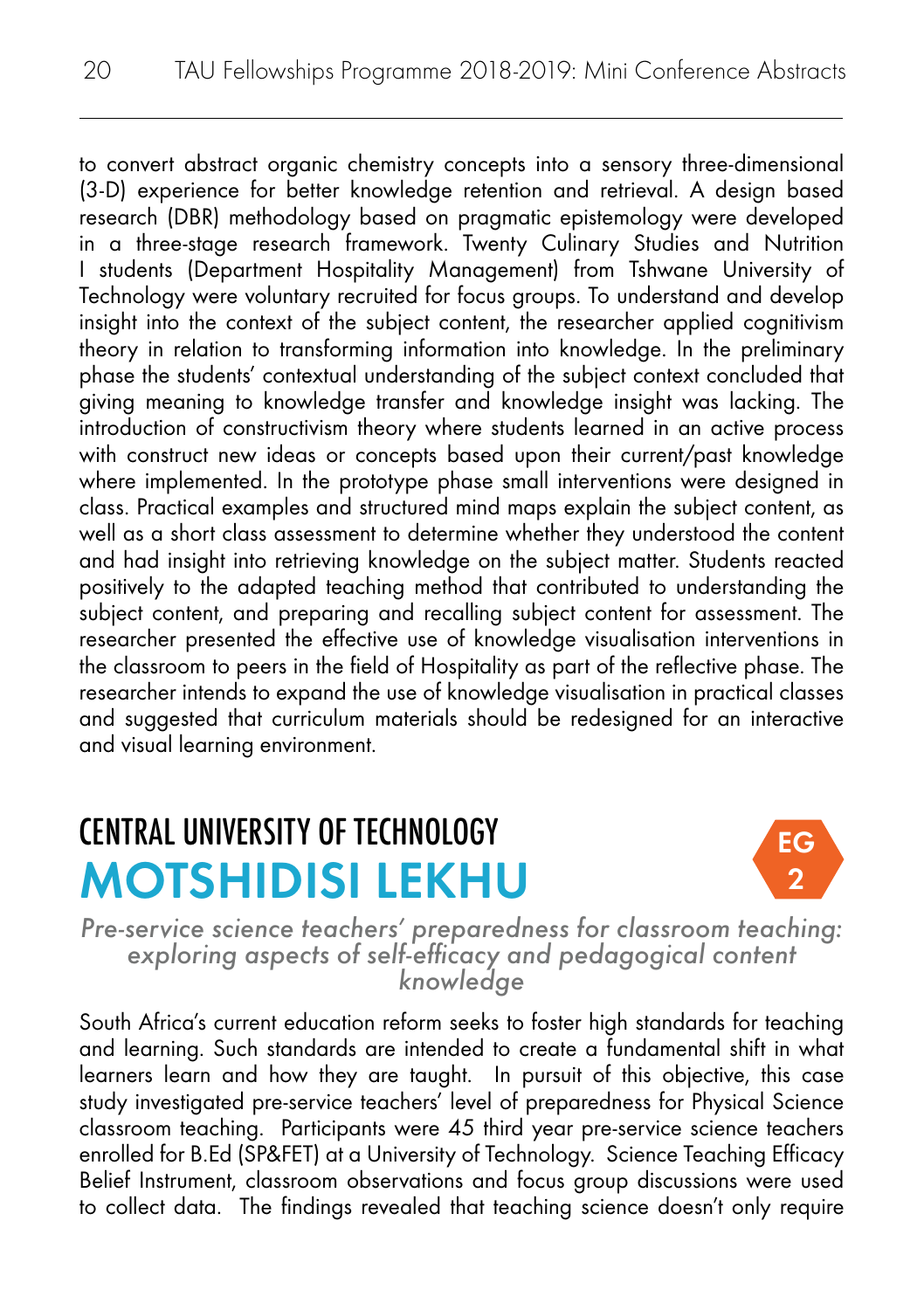knowledge of the content, but also an understanding of how to teach the content, that is, student teachers need sufficient pedagogical content knowledge (PCK) to be effective practitioners. This has implications on teacher education efforts to improve science teaching and learning, involving professional development to deepen teacher content and pedagogical content knowledge, in the belief that enhancing teacher knowledge will lead to improved classroom practice.

## UNIVERSITY OF JOHANNESBURG GRACE LEUNG



*An agile approach to reflecting on teaching and learning practices*

In many South African Higher Education Institutions, academics teaching Information Technology-related modules often do not possess formal training in education, potentially leading to poor teaching and learning practices that ultimately disadvantage students. The paper proposes the adoption of a software engineering practice called Agile to encourage academics to engage in action research-like reflective cycles while fostering the development of communities of practice as a result. The AgileTL approach was implemented by the Academy of Computer Science and Software Engineering at the University of Johannesburg where staff of varying experience levels were provided with guidelines on how to apply Agile principles in their mentoring of third-year software engineering project teams. Interviews were conducted with the staff to identify practices that have led to improved reflection and collaborative teaching and learning practices.

#### UNIVERSITY OF CAPE TOWN SUSAN LEVINE



*CRITICAL MEDICAL HUMANITIES ONLINE:* 

*Reflections on Open Hearted Learning*

This paper explores the medical humanities in South Africa, focusing on a course called Medicine and the Arts. Cross-listed at UCT within the Humanities and Health Science Faculties, this course is also open to the public and open for online learners as a MOOC. Thirty-six lecturers consider the human life cycle from the perspective of the arts, social and health sciences. We explore how intra-disciplinary problem solving and creative engagement can humanise medical education and health care.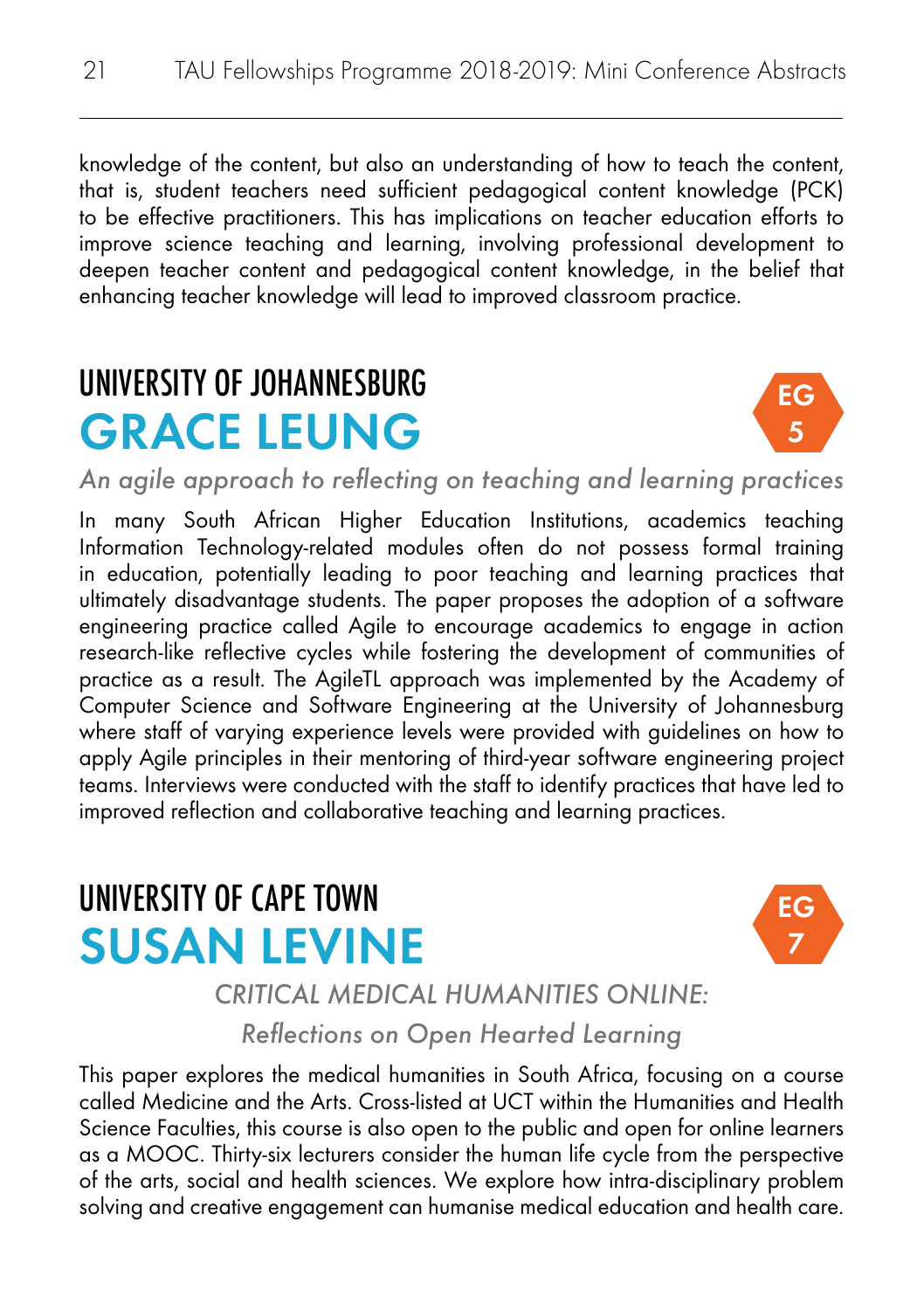The MOOC attracts an a diverse group of students from around the world and it has given us the chance to 'flip' our face-to-face classroom with online learners. As a pedagogical intervention, this paper will consider the possibilities of the flipped classroom as a site for open hearted learning across the online and offline world.

#### NELSON MANDELA UNIVERSITY JACQUELINE LÜCK



*Language(s) acquisition system: A multilingual case study* 

Psycholinguistics is the study of language acquisition and its theoretical lenses come from a monolingual ideal. Monolingualism is not the norm but atypical in a multilingual South Africa. Yet language practitioners continue to draw on these theories to underpin understandings of language acquisition and teaching approaches in educational settings. Despite the decolonial turn in South Africa, psycholinguistics remains framed by global north notions of dichotomous cognitive language acquisition systems and fossilised 'defective' language structures in need of repair. Students often find the theories diffuse and alienating to their own lived language realities. This paper focuses on a psycholinguistics module that attempts to interrogate if the notions of 'second' language acquisition are appropriate for our context. It uses postgraduate South African linguistics student reflections on the seminal theories, teaching approaches and their own language learning and use. Students become curriculum co-constructors in a community of practice and selfreflective, dialogic spaces.

#### UNIVERSITY OF ZULULAND MARIA MABUSELA



#### *Fostering active engagement when teaching large classes*

The study investigated how active engagement can be fostered in large class at UNIZULU. Vygotsky social constructivist theory was because it emphasise the social environment as facilitator of development and learning, where students' learning is enhanced by active engagement with the content. An Intepretivist paradigm was used as its focus is on opinions, experiences of individuals. purposive sampling was used to identify 7 lecturers who had highest students' enrolment. The findings revealed that facilitator should possess skills and competency to teach in HE. The finding also revealed that facilitators also need to use variety of teaching strategies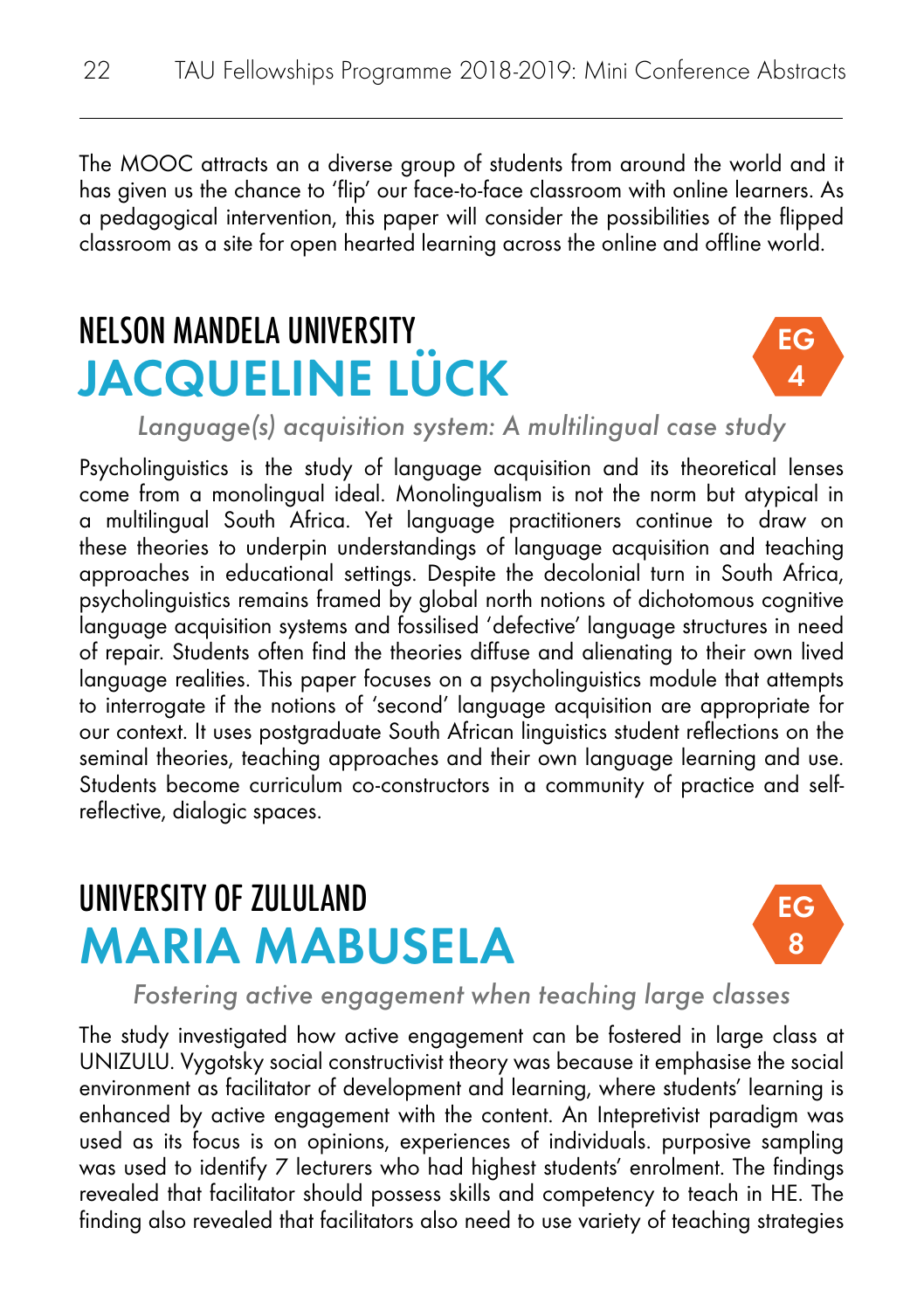that foster student engagement. Student Support should embrace student referrals to writing centres especially if they are struggling to write assignments, encouraging them to submit drafts, dividing them in groups in order to provide support to deal with their vulnerability. The use of a rubric can also be regarded as a tool for support as it guides students on the expectations of the task. It is also recommended that lecturers do team-teaching to cope with larger classes and to be able to guide students as caretakers.

#### WALTER SISULU UNIVERSITY VANESSA MAJIZA



*Finding strategies to enhance scientific writing skills in postgraduate students* 

Postgraduate students have been found to battle with scientific writing, a critical skill they require to present their research findings (Halse 2011, Lee & Murray 2015, du Plessis 2016). This project aims to explore strategies that can be used to enhance scientific writing skills in postgraduate students. The main objective is to establish factors affecting students' scientific writing skills, and lecturers' perceptions of students' scientific writing skills. Results of the Test of Academic Literacy Skills for Postgraduate Students (TALPS) administered to eight Master's, six Honours and twelve third year Zoology students revealed that more than 50% of the participants scored below average, an indication of a writing challenge. Semi-structured questionnaires administered to fourteen Master's (Zoology) students and ten supervisors explored the extent of the academic literacy gaps. The study suggests context driven intervention strategies to alleviate the current challenges.

#### CENTRAL UNIVERSITY OF TECHNOLOGY, FREE STATE ALFRED MAKURA



*Supervisors' experiences with postgraduate students: evidence from a university of technology*

The low throughput rates of postgraduate students from higher education institutions particularly the Central University of Technology, Free State, has partially been attributed to poor or lack of supervisory capacity among academic staff. An underlying assumption regarding supervisory capacity is that holders of a doctoral or master's qualification possess supervisory ability. Hence it is important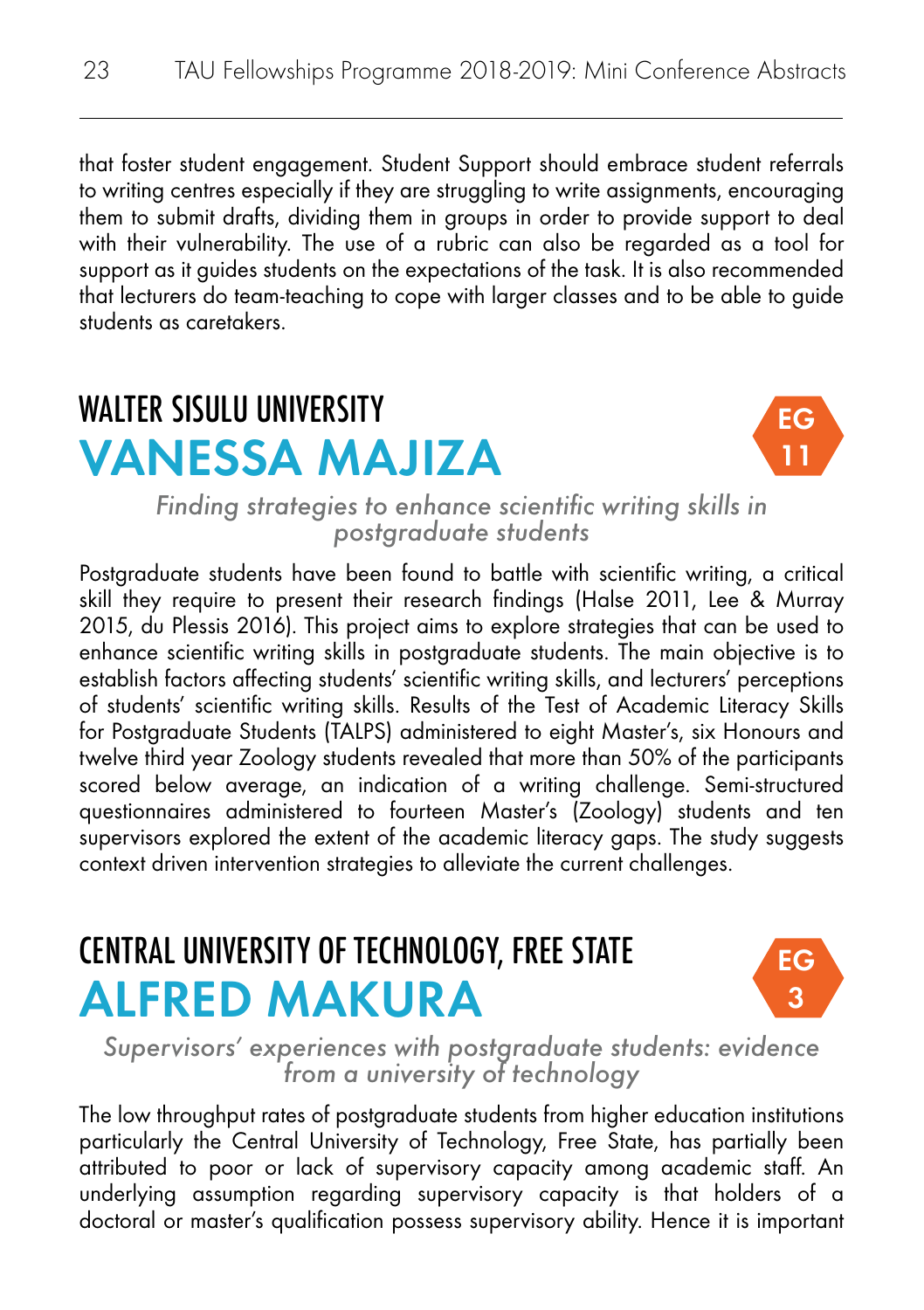to challenge or test this notion by interrogating their notions of supervision if strengthening supervisory expertise and student throughput rates are to be enhanced. This qualitative case study sought to establish seventeen postgraduate supervisors' experiences with Master and doctoral candidates using a structured interview schedule (questaview). Data were content analysed under the headings: Supervisors' thoughts on supervision; challenges of supervision and how supervision should be done. Supervision was viewed as collaboration. Challenges reportedly emanated from the students' attitudes towards their studies. To strengthen supervisory practices and capacity, a Community of Practice is suggested.

## TSWANE UNIVERSITY OF TECHNOLOGY MMAKGABO MALEBANA



#### *An experiential learning model for enhancing creativity*

The purpose of this learning intervention was to implement an experiential learning approach which was aimed at integrating knowledge acquired by students from different modules of their diploma into an entrepreneurship group project. The intervention involved third year students who were studying Management III and its focus was to improve students' confidence in their own ability to start a business, to enable students to generate business ideas and ultimately drawn their own business plans. The learning intervention was informed primarily by previous survey results which indicate that these students display a lack of confidence in their own ability to generate business ideas and to start a business. The study combined both qualitative and quantitative research methods and involved a sample of 44 final year management diploma students, who were divided into nine groups and 23 Entrepreneurship diploma students (control group). The results from the experimental group's self-reflection reports indicate that students were satisfied with the intervention. Students reported that the intervention prepared them psychologically to face the challenges of the business world; improved their knowledge on how to operate a business; helped them understand the requirements for setting up a business; motivated them to start their own businesses; provided them with the opportunity to experiment with the theory and integrate knowledge from other subjects; equipped them with knowledge to identify customers and competitors and draw their own business plans. The study also highlights the limitations and challenges faced by students in executing their projects as well as recommendations that should be considered to improve this kind of learning intervention.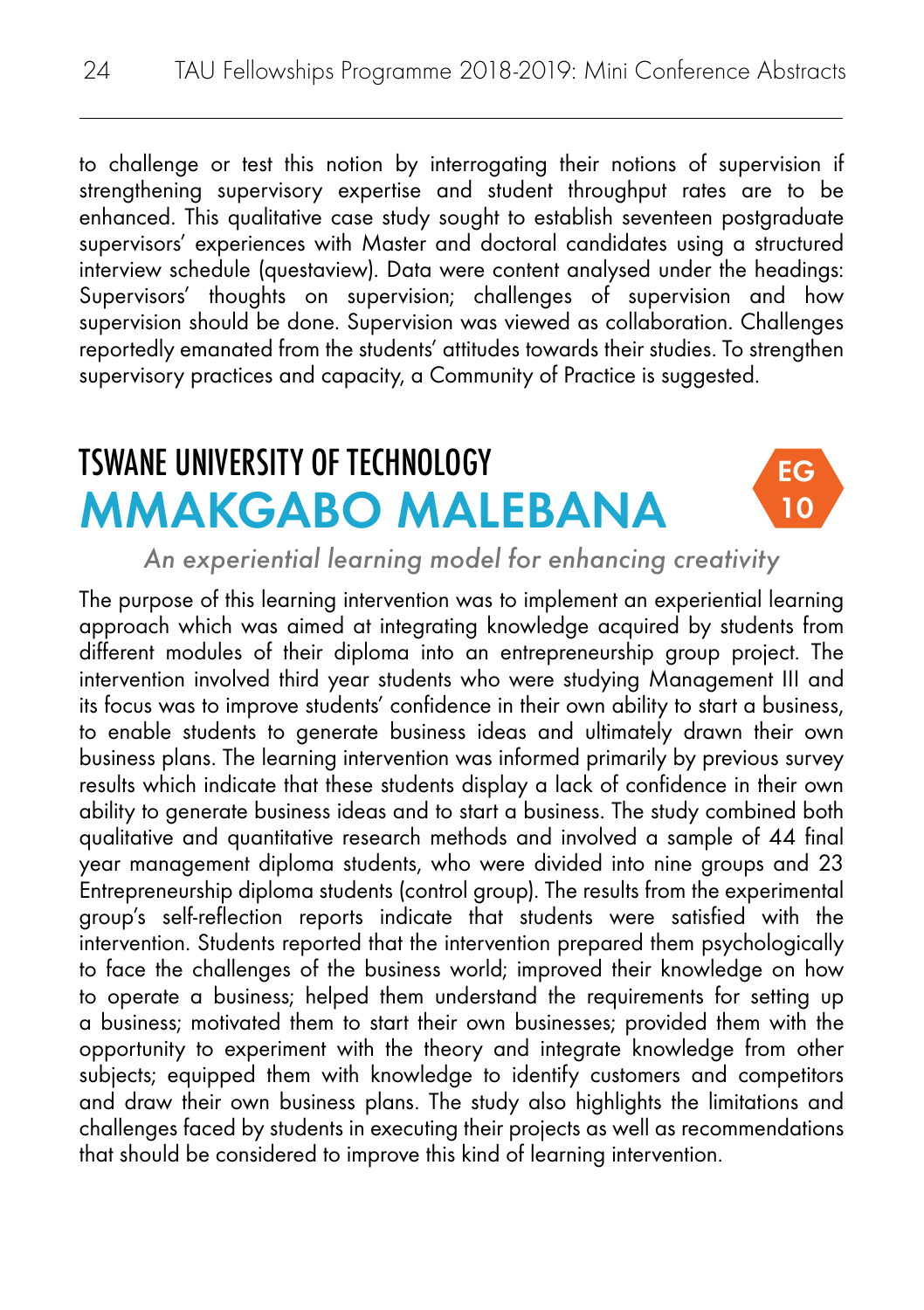## UNIVERSITY OF VENDA MARY MALULEKE



*Exploring the use of the collaborative cohort model of post graduate supervision in the context of a sustainable community of practice in a rural based university in South Africa*

Background: The Collaborative Cohort Model (CCM) of higher degrees supervision is gaining increasing popularity internationally. The model has been adopted and reported to address the problem of throughput rate by the University of Kwazulu Natal in South Africa. Against this background, this project aims to investigate and explore how and why the Collaborative cohort model works in University of Venda. Methods: This is an exploratory study which is also descriptive, located within the space of postgraduate supervision, engaged scholarship and a community of practice. Permission was sought from the university authorities, and five lecturers were purposefully recruited at the department of advanced nursing science. The base line data through accessing the experiences of the selected supervisors regarding post graduate supervision was collected, and the community of practice is being developed. The project will be on-going on for the next 2-3 years. Results: it is envisaged that how and why the Collaborative cohort model works in the University of Venda will be explored and well documented.

#### SOL PLAATIF UNIVERSITY JESMAEL MATAGA



*Strategies for Professional Development of Early Career and Emerging Academics in a New University in South Africa*

The experience of building a new university, while exciting, demand establishment of robust foundations for curriculum development and excellence in teaching. This presentation highlights the strategies used in determining the professional development needs of academics in one of the new universities in South Africa, Sol Plaatje University (SPU). Given the newness of the university, where policies, structures and working methods are still quite formative, the socialization of a culture of excellence in teaching is key. The project identified 3 broad focus groups in the university i.e. early career academics, emerging academics and mid-career academics. The experiences of the 3 focus groups in terms of teaching have a lot in common, but also have needs that are specific to each group, which demand differentiated approaches to career development. The study suggests a combination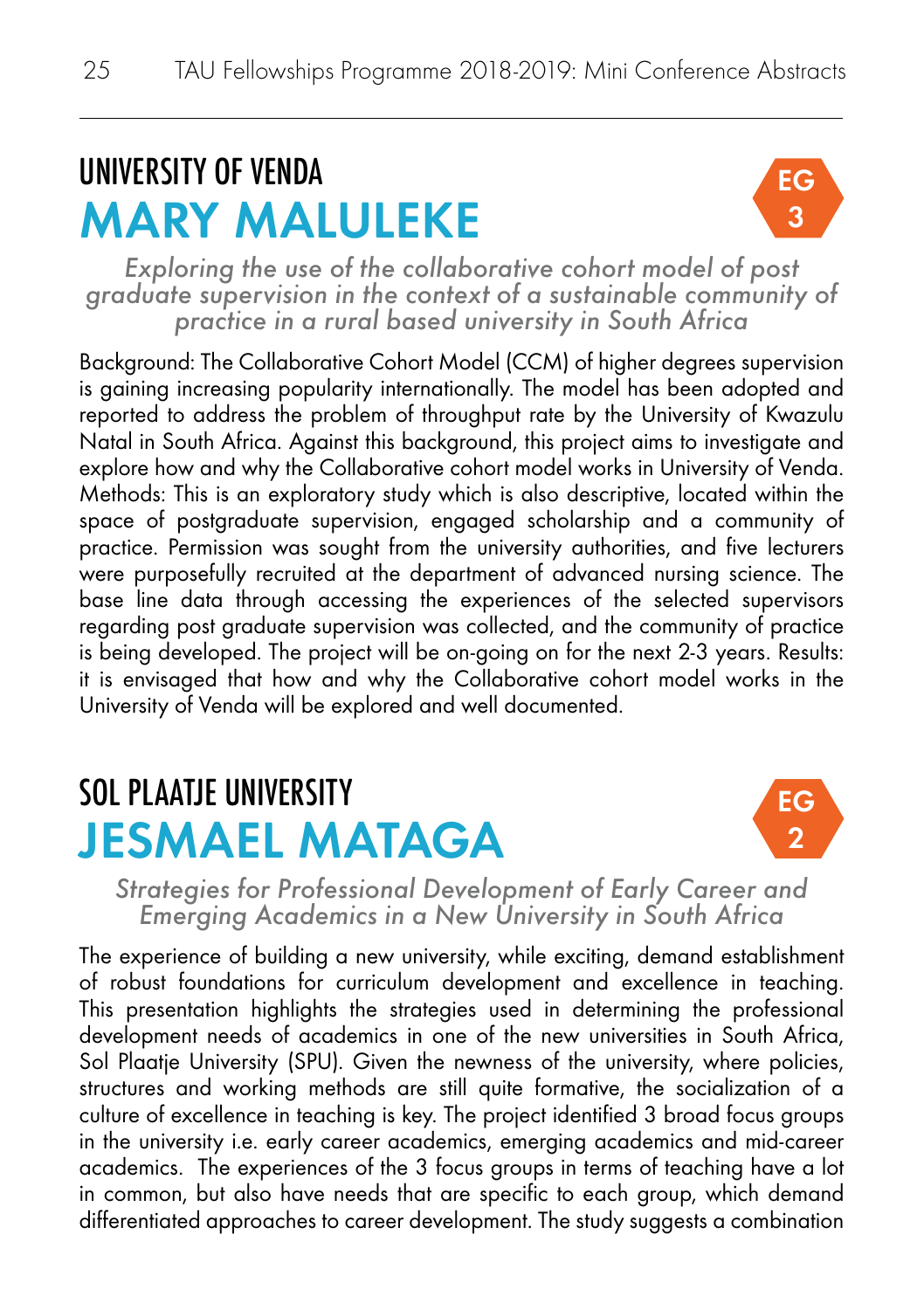of formal and informal approaches to developing of teaching, all generated from the experiences of academics, rather than formally imposed from the top.

#### UNIVERSITY OF KWAZULU-NATAL HEIDI MATISONN



*Is real support virtual?*

UKZN has approximately 20 policies to 'promote professional practice and enhance the productivity of its staff' and to ensure the 'effective integration of employees into the University' (Subbaye & Dhunpath, 2016: 4). Concerned that UKZN's focus on productivity, efficiency, and effectiveness seems to ignore the realities of being a staff member, I set out to develop a resource that would provide support for staff but would take into account their actual experiences and needs. The key aspect of this intervention is that it is virtual. The Mentorship Virtual Community serves as an information base for reference purposes, a first-hand enquiry platform, and a collaborative tool for staff. Although online mentoring is 'relatively in its infancy' (Walsh 2016: 7), it seems to offer numerous advantages such as cost-and-time-saving, being mentee-centric, developing more continuous and long-term relationships, record-keeping, and so on. Time will tell whether these will be realised via the MVC.

#### NORTH WEST UNIVERSITY MOLEKODI MATSIPANE



*Reasons for nursing student's non-attendance of clinical practice*

The aim of the project was to understand the reasons for the nursing student nonattendance of clinical practice as required by the South African Nursing Council. The nursing students do not adhere to the clinical allocation as evidenced by high rate of non-clinical attendance, failure to complete SANC clinical hours within four years as prescribed, lack of commitment. Lack of clinical attendance may result in students missing valuable teaching and learning opportunities that can prepare them to become competent future professionals. A qualitative research design was used, data collected through descriptive naïve sketches and analysed by thematic analysis. Seven themes emerged from the data namely, strike # tag fees must fall, social reasons, attitudes of professional nurses, no apparent reason not to attend, shortage of staff, more learning activities and non-supervision by qualified nurses.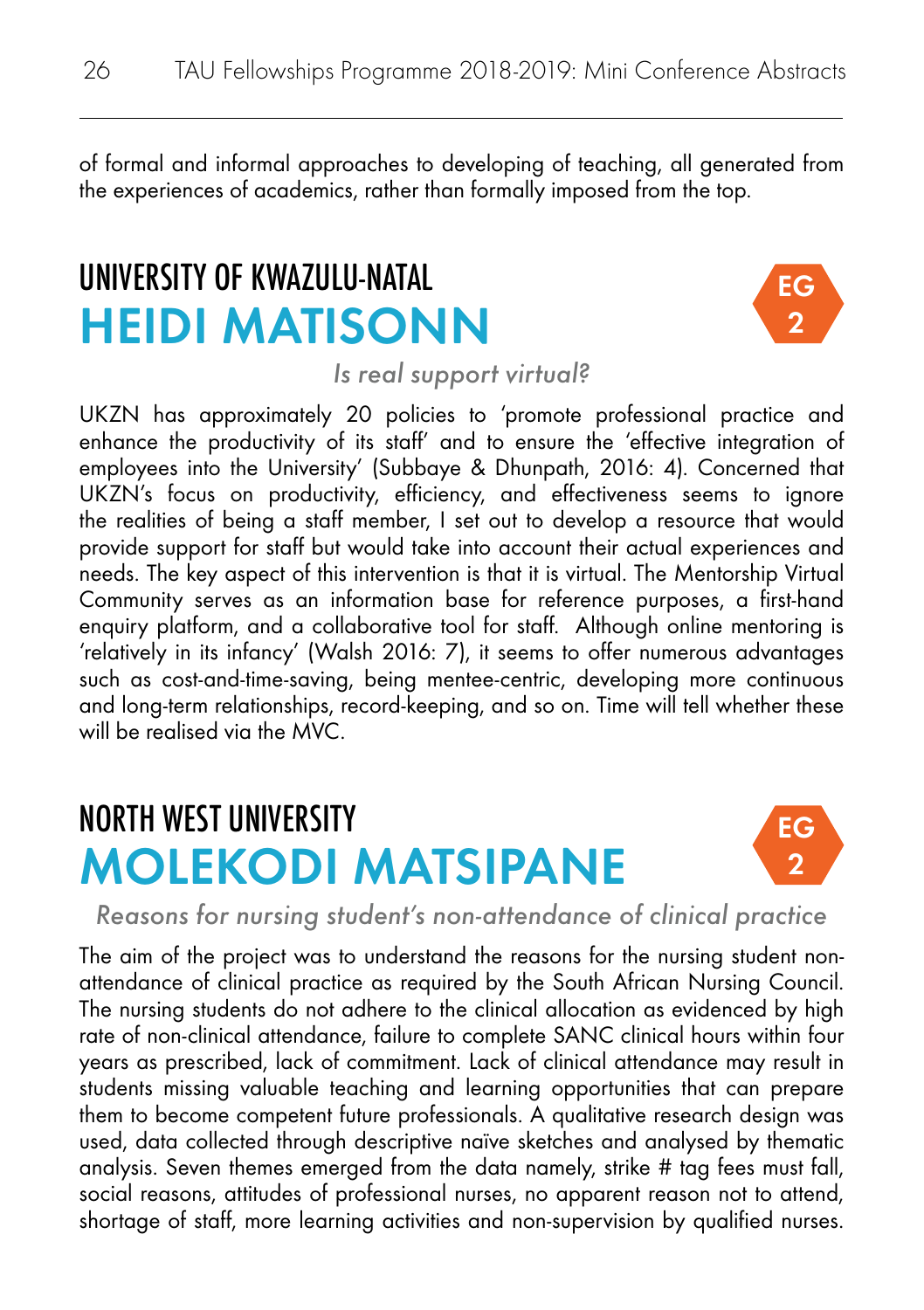Recommendation include development of a policy with guidelines for attendance of students in clinical practice and to conduct a formal research study.

## UNIVERSITY OF LIMPOPO MDUMO MBOWENI



*[de]littering – caring for teaching and learning spaces* 

Littering in public spaces is habitually generated by adults and youngsters. In the teaching and learning spaces, it is caused by learners and teachers who are complicit to the trashing of the environment. I hermeneutically explore the trashing of the environment as a bi-faceted process. Its bifurcated understanding is a result of situational entanglement to some, as an intentional process whilst to others, it is auto-responsive. Why do people litter? As a phenomenon, littering rages beyond ignorable standards within heterogeneous assemblages. It is proper to include learners when working towards (de)littering of teaching and learning environments. This is critical in a sense that I do not wish to impose biases of littering on learners, because they are of different backgrounds. Learners' imaginations/constructions of litter-free learning environments where the future is different without litter, vary.

#### UNIVERSITY OF SOUTH AFRICA FANISWA MFIDI



*Good practices in postgraduate supervision within a community of practice in an ODeL context*

With widely discussed literature on problems of timely completion and throughput rates in postgraduate studies (Lessings & Schulze 2002; McCallin & Nayar 2012; Manyike 2017), universities are challenged to examine systems and processes in postgraduate programs. This calls for a shift in focus towards supervisory practices that are contextually working to produce observable success outcomes in order to improve postgraduate supervision. Hence this study, using an appreciative inquiry, seeks to explore good postgraduate supervision practices within an ODeL context. Based on Fiske's (1992) relational model theory and Wenger's (1998) theory of community of practice(CoP), gaining insight into what works best in an ODeL postgraduate supervision context will inform the project's ultimate aim of initiating a CoP in postgraduate supervision as an effort to enhance and improve student completion and throughput rate. An explorative, descriptive and contextual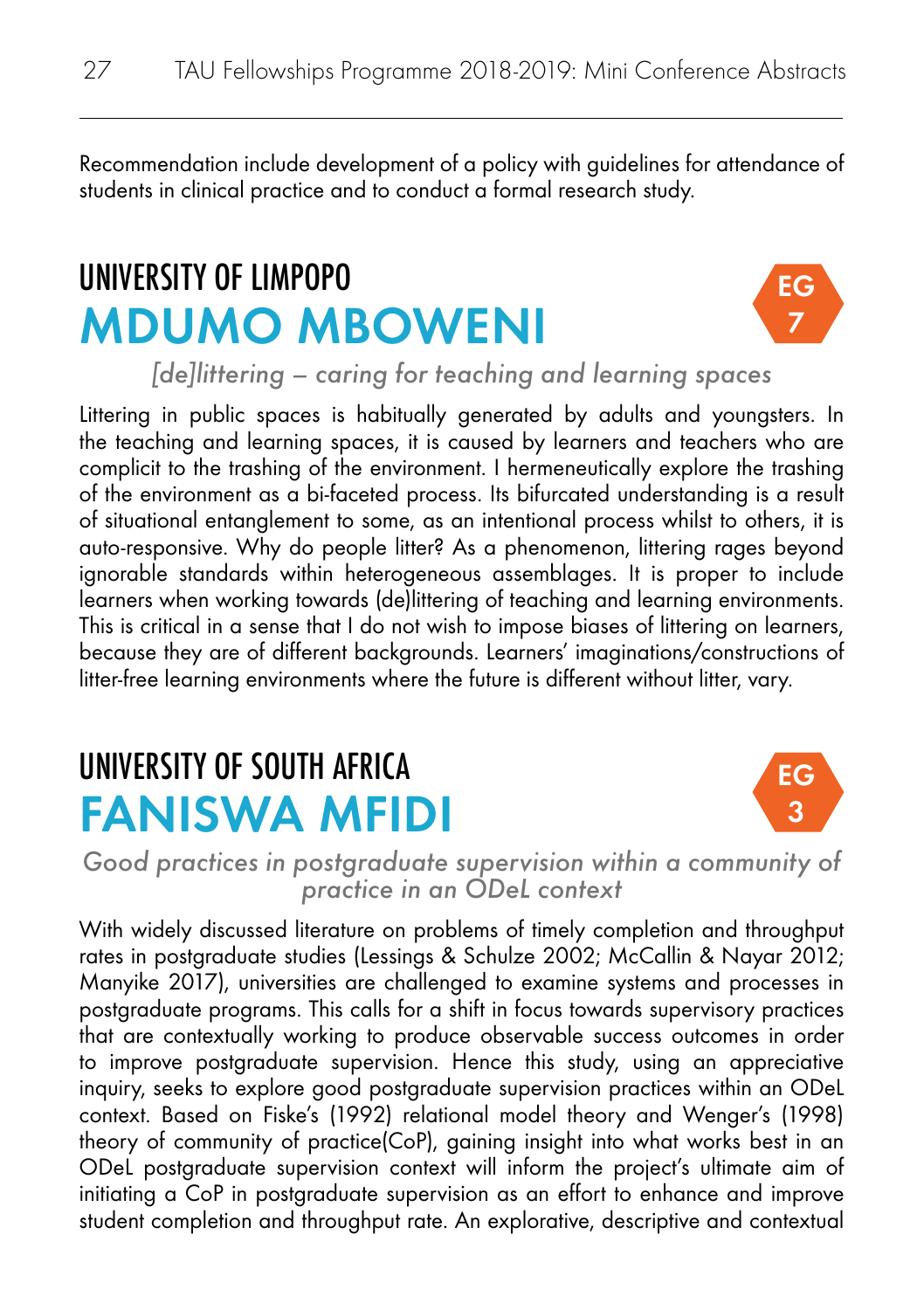qualitative study using appreciative inquiry was conducted. Twelve research supervisors of the selected department of an ODeL institution were engaged in two focus group discussions. Emerging themes from data analysis reveal different strengths among supervisors in an ODeL and given the opportunity for shared practice and learning within a community of scholars, enrichment and improvement in research learning and supervision can be envisaged.

### SEFAKO MAKGATHO HEALTH SCIENCES UNIVERSITY LIZIWE MUGIVHISA



*Incorporation of learning activities in small groups into the Biology lectures to enhance learning at a university in Pretoria, South Africa*

Irrespective of available remedial support to the low performing students at institutions of higher learning the pass rate is still low. Hence other teaching methods like the incorporation of small group learning activities into lectures were explored in the present study to enhance the academic performance of the students. The Design-Based Research approach was employed in the study. The average mean test marks of 72 Biology students in the first and second semesters (before and after incorporation of small group learning activities respectively) were compared. Results showed that the mean average test mark of the students significantly increased in the second semester (52.7±15.7) compared to the first semester (38.9±16.4) indicating a positive effect of small group learning activities on the students' academic performance (p<0.05). It is however recommended that other factors such as the preparedness of the students before the tests should also be investigated in future studies.

#### CAPE PENINSULA UNIVERSITY OF TECHNOLOGY MUHAMMAD NAKHOODA



*'iBiotegnologie': A multilingual pedagogy to promote Biotechnology concept engagement and academic literacy in a linguistically-diverse University context*

Following the call for transformation, all South African HEIs have pledged to promote and implement indigenous languages in teaching and learning. This has led to various strategies and resources being explored and implemented.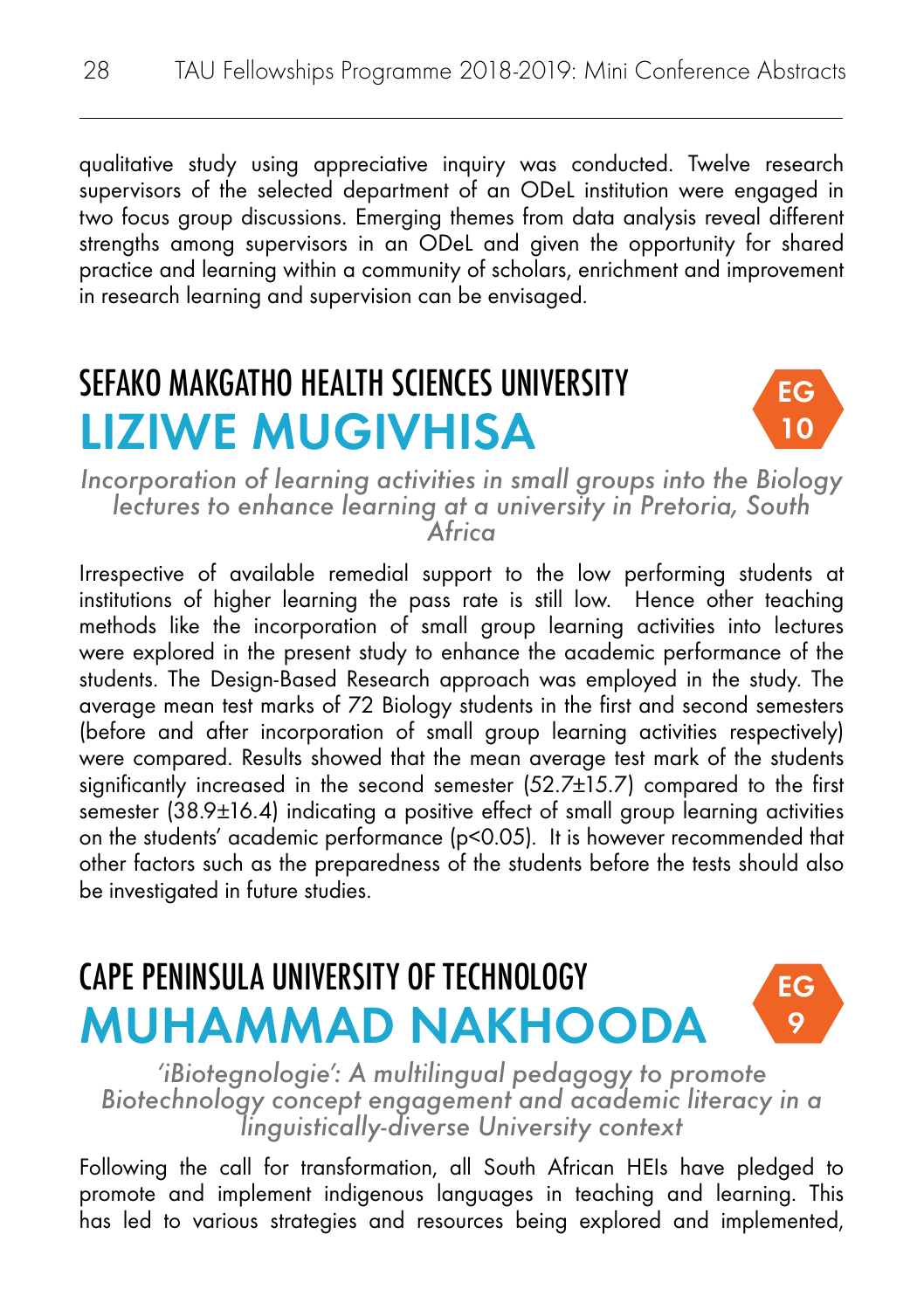multilingual glossaries among them. However, in a linguistically-diverse context, particularly in science where English remains the global means of communication, such interventions have limited practicality. A more inclusive, holistic pedagogy is required to adequately prepare students, especially non-English speakers, for international scientific engagement. One such pedagogy is presently proposed and tested. Its purpose is to harness the home language - that which is most active in the learners' minds - to first promote epistemological access to difficult scientific concepts, and after concept acquisition, develop English, scientific and academic literacy. Biotechnology undergraduate students at CPUT - many of whom are international - reported enhancing their learning experience and recognised the significance of their home language in deep learning.

#### STELLENBOSCH UNIVERSITY IAN NELL



*Developing a competency framework for ministerial formation from a post-colonial perspective*

Assessment of students for ministerial practice is traditionally done through assignments and oral examinations, which often only concentrate on the knowledge component and outcomes of the programme. The concentration only on knowledge components signals a need for a broader set of competencies than simply working with and analysing texts in theological education. Developing a broader set of competencies responds to the reality that the practice of ministry takes place within a rich diversity of post-colonial settings and practices. The central research question is: What are the central ingredients for developing a competency framework for ministerial formation from a post-colonial perspective? In answer to this question, this paper looks at the ways in which a competency framework can help to translate generic graduate attributes into a set of competencies that is specific to the field of ministerial training in taking the context of the ministry serious.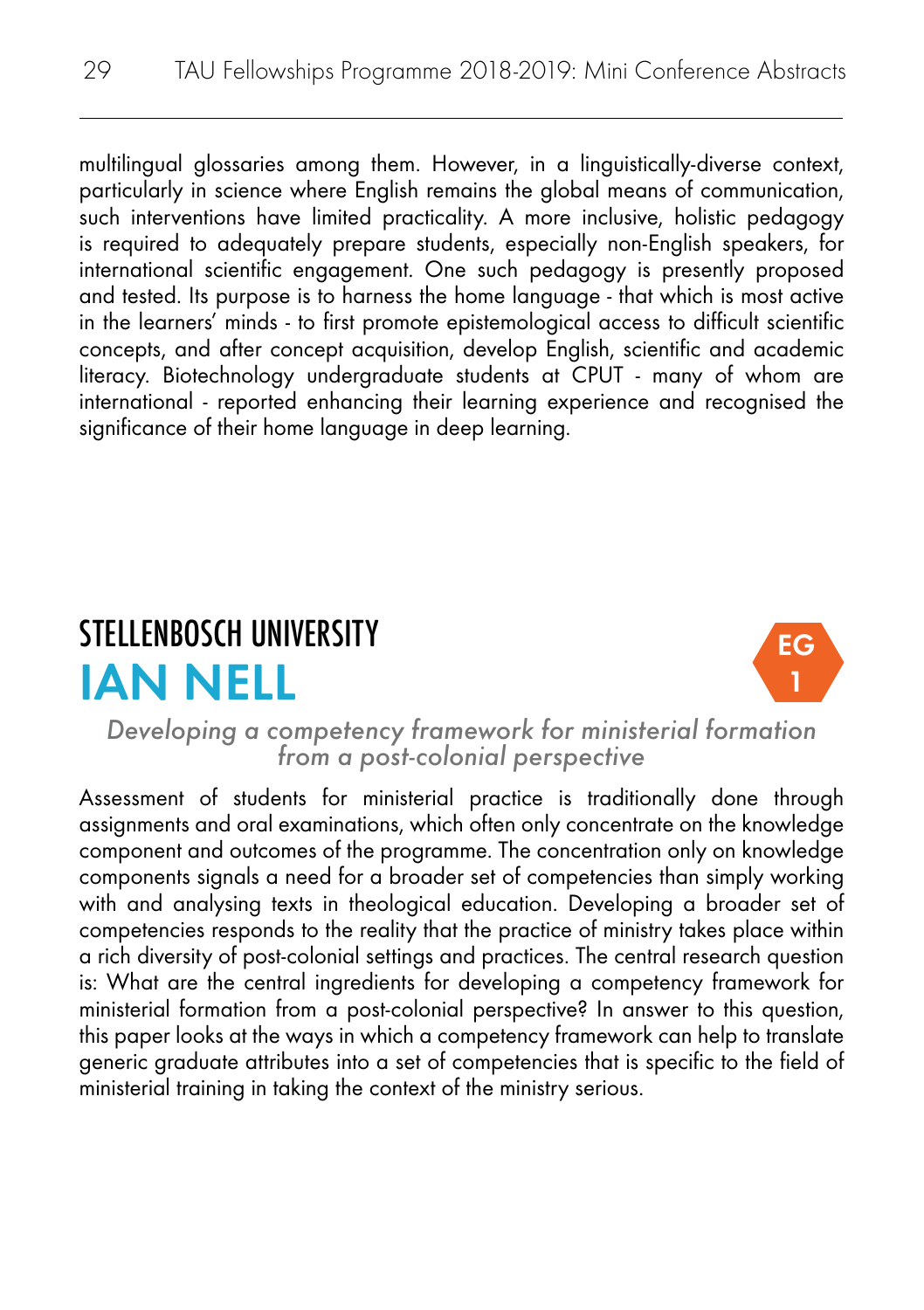## DURBAN UNIVERSITY OF TECHNOLOGY PENNY ORTON



*Making the right call – the development and evaluation of holistic clinical reasoning in Occupational Health clinical nurse specialists*

Health care environments are dynamic and complex and require clinicians who have good clinical reasoning competence to improve patient outcomes. Nurses who do not have good clinical reasoning skills will often fail to notice a deterioration in the condition of a patient and so fail to act appropriately and timeously. A blended learning teaching intervention using Blackboard to improve clinical reasoning competence was instituted in the Bachelor of Technology Nursing (Occupational Health) programme and qualitative action research methodology will be used to evaluate the teaching intervention. Students who are registered for Occupational Health 1V were consecutively sampled (N=29) and invited to participate in this study. Data was collected using two validated, reliable instruments, the Nursing Critical Thinking in Clinical Practice Questionnaire (N-CT-4-Practice) and the Nurses Clinical Reasoning Scale, through a focus group discussion and individual interviews. Data analysis includes both statistical analysis and qualitative framework analysis for the interviews.

#### MANGOSUTHU UNIVERSITY OF TECHNOLOGY PRADESH RAMDEYAL



*Working towards a model for evaluating LMS use amongst academics at MUT*

Most HEIs view the implementation of an LMS as a partial answer to challenges such as underprepared students, increased class sizes and heavy workloads of their academic staff. However, there is a paucity of models on which e-learning initiatives may be evaluated. As a result, the adoption of technology at HEIs appear to stagnate over time and the associated staff training programmes appear to be based on unfounded or, at best, ill-defined outcomes. This paper presents a multi-criteria model that can assist in evaluating LMS use across courses and consequently, can serve as a rubric to assist in planning, executing and evaluating a more nuanced training programme. Results from the analysis of data collected from two focus groups meetings, live LMS data and 2 user perception surveys within a mixed methods research framework are presented. Interim results from two field tests of the model within the department of ICT at MUT are also presented.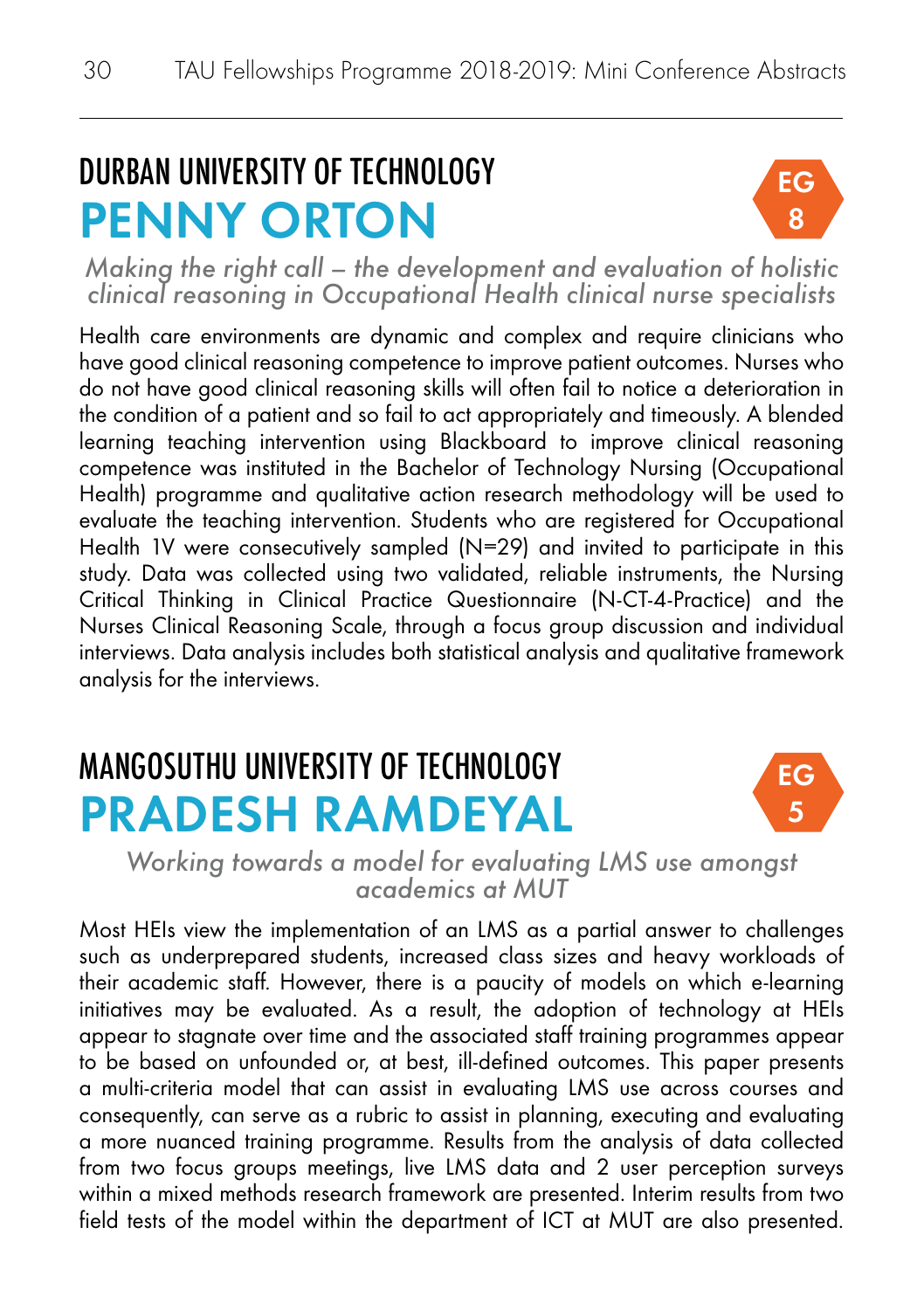The paper concludes with an explanation of how the model will be automated for wider acceptance and use.

#### UNIVERSITY OF SOUTH AFRICA EEVA RAPOO



*"Stop patronizing us" – factors affecting successful implementation of the team approach into module redevelopment in science disciplines*

Best practice in distance education emphasizes the importance of teamwork in learning development, but at UNISA one can observe a clear conflict between official policies and processes and the actual realities of collaborative learning development projects between Science subject matter lecturers and educational consultants. This research seeks to determine what combinations of factors contribute to a successful learning development project, from the perspective of the Science lecturers; successful here refers to satisfaction with both the process and the end product. Using a framework based on collaboration theories, the factors of interest are grouped into contextual influences specific to individual projects (personal, professional, historical and structural) and general determinants for successful collaboration (dealing with choice of team, collaboration processes and epistemological factors). A survey of recently completed projects is combined with focus group interviews to identify predominant issues and tentative factors contributing to success.

#### UNIVERSITY OF JOHANNESBURG YLVA RODNEY-GUMEDE



#### *Teaching philosophies, transformation and decolonisation*

Through a series of in-depth interviews with lecturers from a cross section of faculties and disciplines at the University of Johannesburg (UJ) this project investigates selfreflexive approaches to teaching and learning as a first step towards addressing areas of change and transformation, i.e. how lecturers think about their own role in relation to the teaching and learning project, their students, and a broader transformation and decolonisation agenda, and how this at once informs their teaching philosophy as well as guides transformation and decolonisation of their own teaching and learning.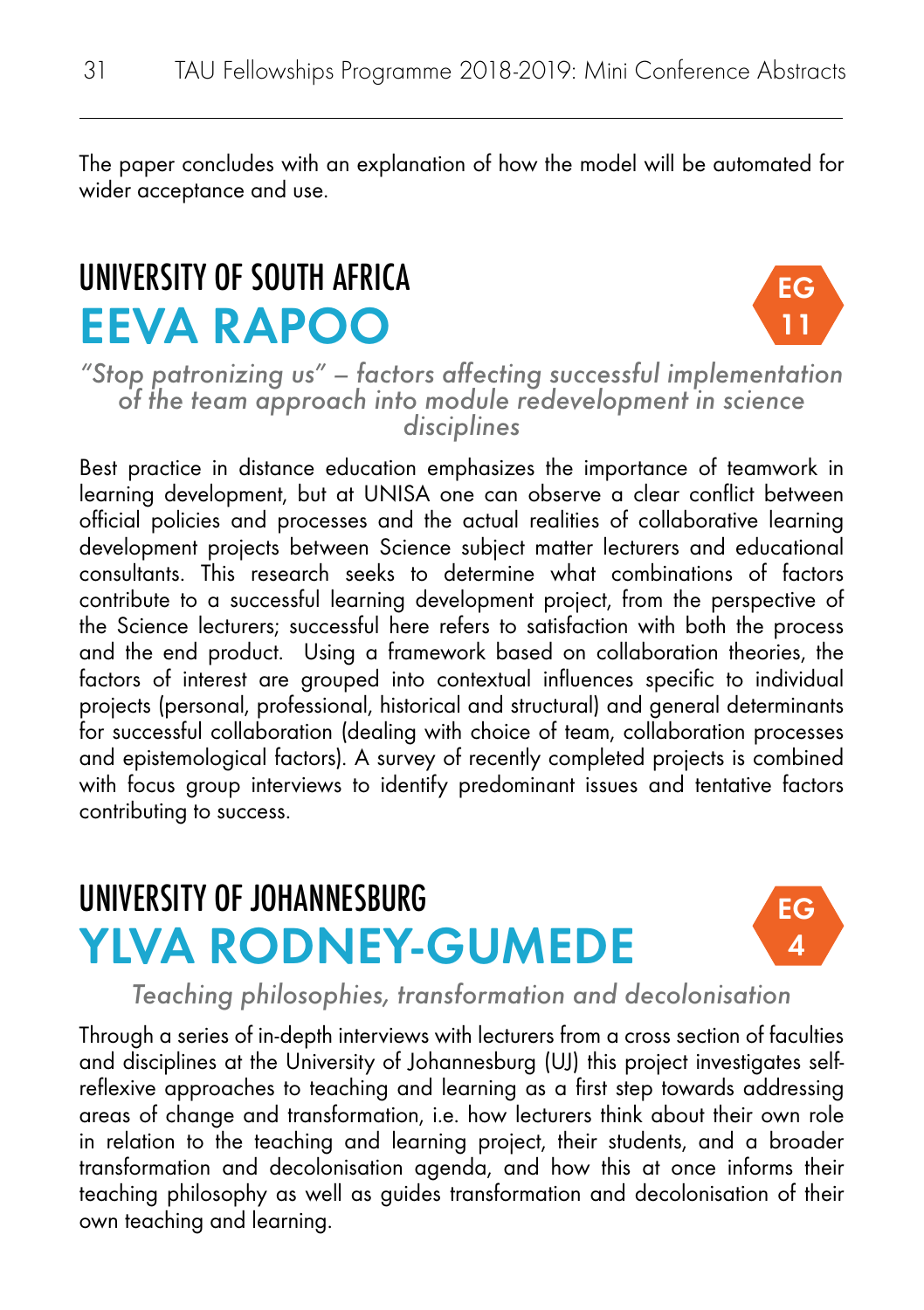## SOL PLAATJE UNIVERSITY JABULANI SIBANDA



*Decolonisation: interrogating conceptual issues*

The urgency for a decolonised university curriculum in South Africa, occasioned by 2016 student protests, demands clarity of understanding what a decolonised curriculum is and looks like; hence the present study's interrogation of diverse conceptions of academic staff at a South African university. The interpretivist paradigm was adopted, using semi-structured interviews to solicit data from 20 purposively sampled School of Education academic staff. Data analysis took a grounded analysis approach, characterised more by hypothesis generation than hypothesis testing; where categories/themes and analysis emerged from the transcribed and coded data, not apriori assumptions. Findings pointed to the ubiquitous use of the terms Africa and African(s) in defining decolonisation, which equated and almost conflated Afrocentric philosophy and Africanisation with decolonisation. Some conceptualisations bordered on equating transformation to decolonisation. The study recommends a broader and intensive institutional and cross-institutional discussion of conceptual issues around curriculum decolonisation prior to implementation.

#### UNIVERSITY OF KWAZULU-NATAL UPASANA SINGH



*Empowering academics to adopt online assessment at UKZN*

With student numbers increasing, and universities' funding decreasing, e-learning is seen as a potential solution to improving the quality of assessments (Govender, 2003). The adoption of online assessments can assist in providing detailed, individualised and instant feedback to large numbers of students, in which students can repeat or progress at their own pace. At the University of KwaZulu-Natal (UKZN) the challenge we face is that currently, there is a reluctance by acadmics to adopt technology to support assessment. The aim of this study is to provide ways to overcome these barriers to the adoption of online assessment, through a series of practical workshops. Through Action Research, in Study 1, the researcher identifies the barriers to adoption; in Study 2 a series of workshops is conducted to train academics to use the online assessment tools available in Moodle; and in Study 3 feedback is solicited from academics on the empowerment process.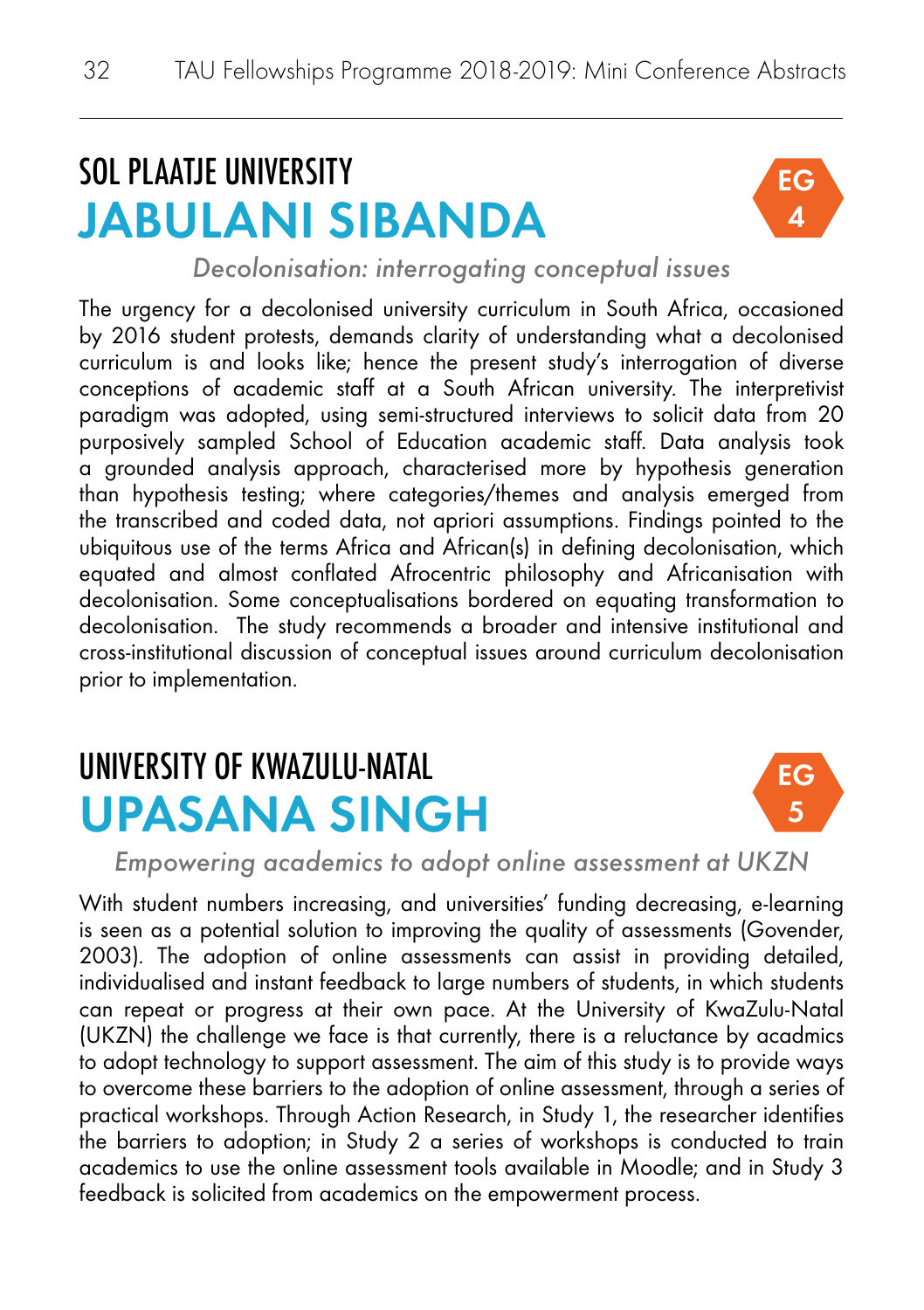## SOL PLAATJE UNIVERSITY VICTOR TEISE



*Students' attitude and level of motivation towards learning English as a 2nd language (L2) at a South African higher education institution*

The aim of this study is to determine the attitude and level of motivation of 1st year students towards learning English as a second language (L2) at a university in the Northern Cape. Attitude and motivation are regarded as some of the important factors contributing to student performance. These two factors are student-related and would include a lack of qualities such as diligence, commitment, confidence, attentiveness, self-efficacy, etcetera. An adapted version of Gardner's Attitude/ Motivation Test Battery (AMTB) will be used to gather data around these mentioned factors. A quantitative research design will be used and the data will be analysed descriptively. The unit of analysis will be 1st year students taking English as a major. The sample will comprise 91 1st year students. The findings of the study may be used to explain a particular cohort of students' attitude and level of motivation towards learning English as a second language.

#### UNIVERSITY OF FORT HARE NONZUKISO TYILO



*Innovating pedagogies through information and communications technology (ICT) in teacher education programmes*

This paper examined how to improve pedagogy in large classes to encourage student-teachers' engagement and peer collaborations. TPACK model and engagement theory guided this project. For this project, I focused only on BED 3 and PGCE classes to examine the students' engagement and explore how technology can be used in large classes to encourage participative pedagogies that promote peer collaborations. Blackboard as a learning management system was used for this project and the training was conducted for all the students involved. The students were given pre-semester and post-semester evaluations to examine their experiences about the level of student engagement and peer collaborations in large classes. The pre-semester evaluations were analysed and results informed the project implementation. The analysis of post-semester evaluation is underway.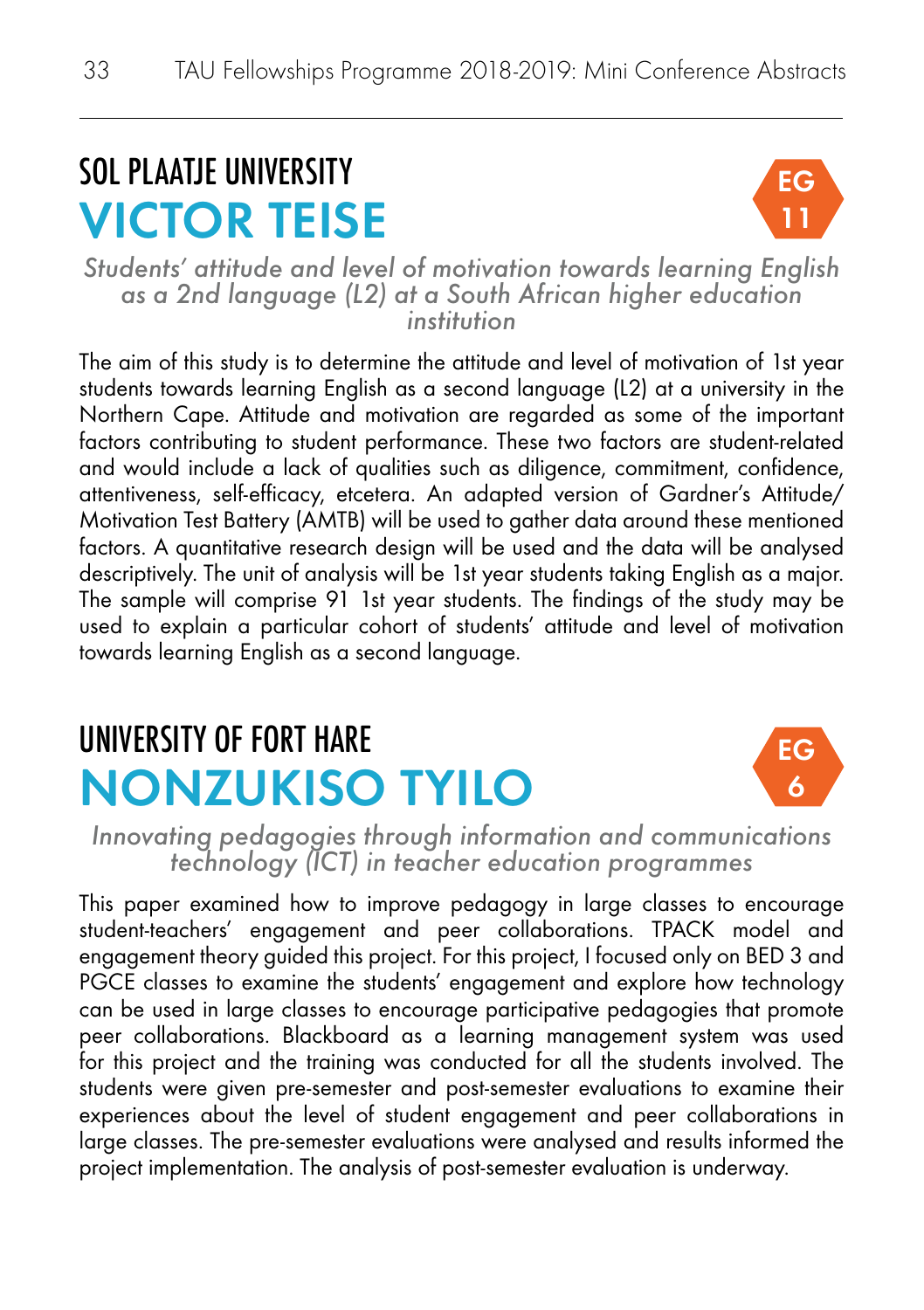## UNIVERSITY OF CAPE TOWN JACQUELINE YEATS



*Designing an Active Learning Component for the LLB to Develop and Strengthen Selected Law Graduate Attributes*

I conducted a modified design-based research project ('Project Lawclip') aimed at creating an active teaching-learning component for a particular LLB course. This component focused on developing graduate attributes identified in the CHE Policy for LLB standards. The objective of the project was to develop, implement and evaluate a first iteration of a teaching-learning component which aligns the Corporation Law course in the UCT LLB curriculum with relevant CHE law graduate attribute requirements and which stimulates student development in these areas. It consists of the design, creation, production and publication of a short legal video clip by small groups of Corporation Law students collaborating for this purpose. The final product is used both as an individual learning and a peer-teaching tool and also forms part of the course assessment.

## UNIVERSITY OF ZULULAND PRUDENCE ZIKHALI



*The factors that influence the student drop out at the University of Zululand*

The study investigates factors that influence the student drop out at the University of Zululand. A combination of quantitative and qualitative approaches was integrated for data collection and analysis, concurrently employing a descriptive research study design. The participants for the quantitative approach were sampled using the stratified random sampling technique and for structured interviews the snowball non-random sampling technique was used. Quantitative data was analyzed using the Statistical Package for Social Sciences programme. Qualitative data responses were grouped thematically and, with the emergence of sub-themes, broad categories were generated to differentiate and explain the thoughts expressed by the participants. The findings of the study revealed that despite the strides made by the University of Zululand on improving its operational processes such as; student registration and orientation programme (more specifically for first years), but it is not enough. Furthermore, most studies conducted on student dropout(s) reveal that many first year students at the historically disadvantaged institutions drop out due to various problems stemming from their high school background.